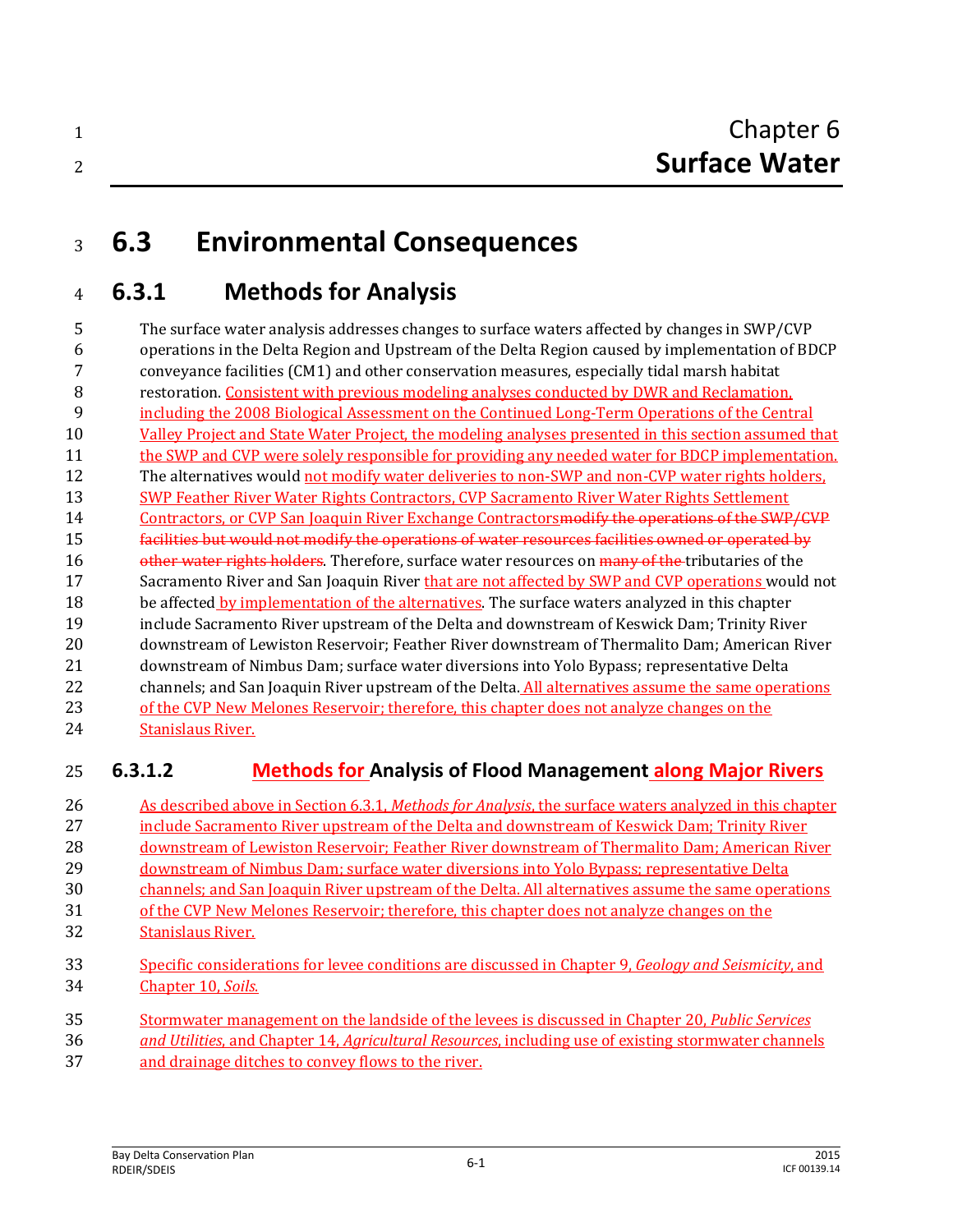1 Water quality changes due to changes in surface water flows are discussed in Chapter 7. *Groundwater*, and Chapter 8, *Water Quality*.

## **Design Criteria Assumptions for Facilities along Levees and in Yolo Bypass**

 As described in sections 6.1.5, *Delta Flood Risks*, and 6.2.2, *State Plans, Policies, and Regulations*, the CVFPB exercises jurisdiction over the State Plan of Flood Control, including Sacramento River Flood Control Project and flood control projects in the Sacramento River and San Joaquin River watersheds. Facilities constructed under each of the alternatives will be located within the facilities addressed in the State Plan of Flood Control, including the Yolo Bypass, levees along the Sacramento River between American River confluence and Decker Island, Sutter Slough, Steamboat Slough, Georgiana Slough, and San Joaquin River and Old River near the Head of Old River. As described in Section 3.6.1.1, *North Delta Intakes*, facilities to be constructed along the levees would be designed to provide flood neutrality during construction and operations. Facilities located along the levees, 13 including coffer dams at the intake locations, would be designed to provide continued flood 14 management at the same level of flood protection as the existing levees; or if applicable, to a higher 15 standard for flood management engineering and permitting requirements if the standards are greater than the existing levee design. New facilities would be designed to withstand the applicable flood management standards through construction of flood protection embankments or construction on engineered fill to raise the facilities to an elevation above the design flood elevation 19 for that specific location. The levee design criteria would consider the most recent criteria, including new guidelines for urban and rural levees (DWR 2013, 2014). Within the Yolo Bypass, as described in Section 3.6.2.1, *Yolo Bypass Fisheries Enhancement*, any modifications to the Yolo Bypass or other flood management facilities would be required to be designed and implemented to maintain flood management standards. Activities in the Yolo Bypass would designed, permitted, and operated in coordination with the USACE, DWR, CVFPB, and other local flood management agencies. All construction activities that could result in a discharge of water or other materials to surface water would require development and implementation of a Stormwater Pollution Prevention Plan (SWPPP). The SWPPP would address risks of increased contamination in the receiving waters, 29 including risks associated with discharge of sediments or increased sediment in the receiving waters due to soil erosion or scour, as discussed in Appendix 3B, Environmental Commitments. For example, velocity dissipation facilities, such as rock or grouted riprap, would be used to reduce 32 velocity and energy and prevent scour where dewatering flows are discharged to the river, as discussed in Section 3.6.1, *North Delta Intakes*. Another example would be development and implementation of a Barge Operations Plan to minimize the effects of wakes from the barge impinging on the river banks or propeller wash causing bottom scour, as discussed in Appendix 3B, *Environmental Commitments*.

## **Analysis of Potential Changes in Conditions that Could Affect Flood Management along Major Rivers**

## **6.3.2 Determination of Effects**

 As described in Section 6.3.1.1, the potential for effects related to surface water resources was determined by considering direct changes in the environment as identified in CEQA guidelines.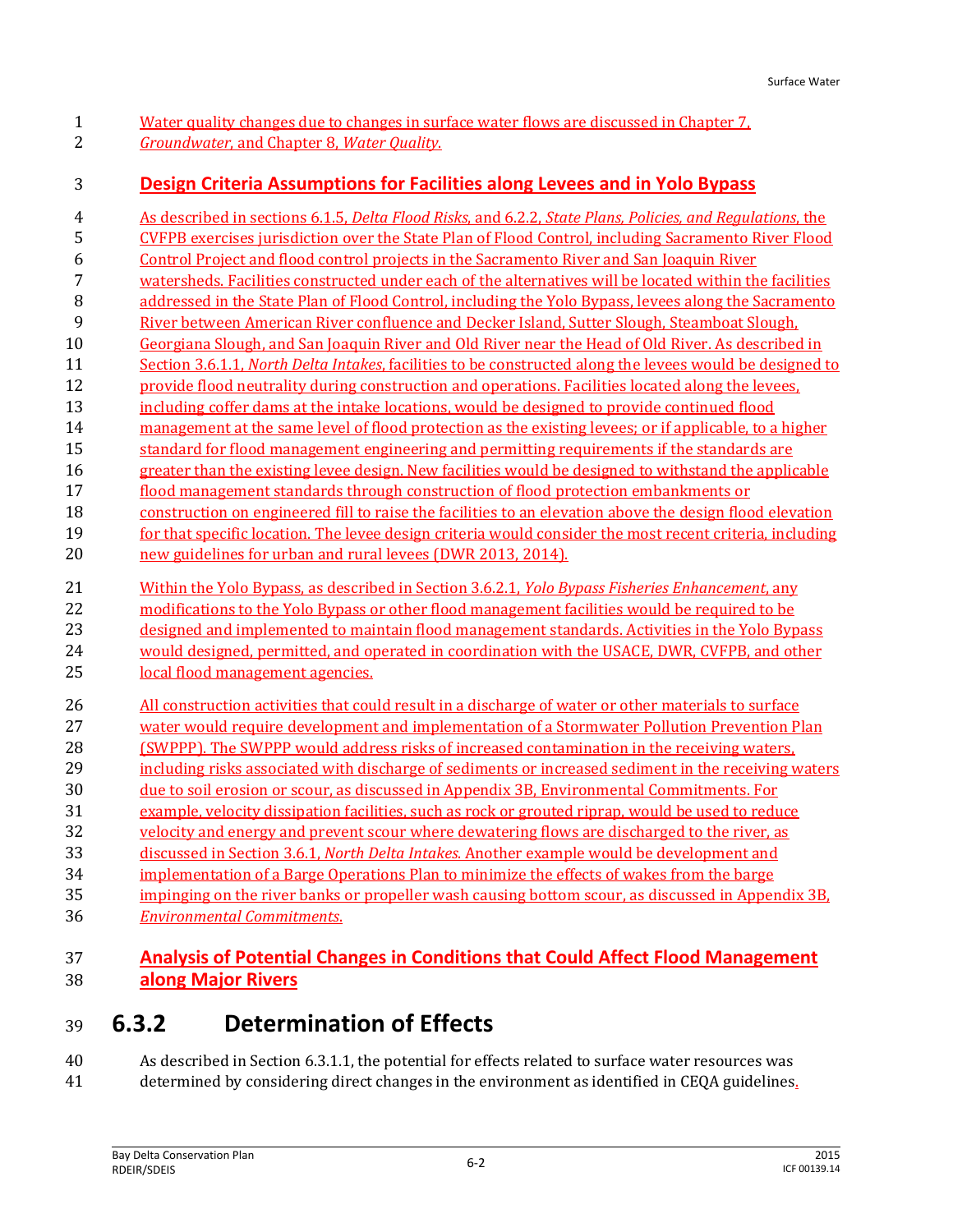| $\mathbf{1}$                           | Changes in water surface elevations and stream flows at certain locations in the Delta under Existing                                                                                                                                                                                                                                                                                                                                                                                                                                                                                                                                                              |
|----------------------------------------|--------------------------------------------------------------------------------------------------------------------------------------------------------------------------------------------------------------------------------------------------------------------------------------------------------------------------------------------------------------------------------------------------------------------------------------------------------------------------------------------------------------------------------------------------------------------------------------------------------------------------------------------------------------------|
| 2                                      | Conditions, No Action Alternative, and action Alternatives are presented in Appendix 5A, BDCP                                                                                                                                                                                                                                                                                                                                                                                                                                                                                                                                                                      |
| 3                                      | EIR/EIS Modeling Technical Appendix. Indirect effects of changes in water surface elevations and                                                                                                                                                                                                                                                                                                                                                                                                                                                                                                                                                                   |
| $\overline{\mathbf{r}}$                | stream flows in the Delta are addressed in other chapters addressing specific resources. Effects                                                                                                                                                                                                                                                                                                                                                                                                                                                                                                                                                                   |
| 5                                      | associated with changes in velocities and water surface elevations related to riparian corridor                                                                                                                                                                                                                                                                                                                                                                                                                                                                                                                                                                    |
| 6                                      | biological resources are addressed in Chapter 11, Fish and Aquatic Resources, and Chapter 12,                                                                                                                                                                                                                                                                                                                                                                                                                                                                                                                                                                      |
| 7                                      | <b>Terrestrial Biological Resources. Effects associated with changes in water surface hydrodynamics</b>                                                                                                                                                                                                                                                                                                                                                                                                                                                                                                                                                            |
| $\, 8$                                 | related to availability of water for agricultural and community uses are addressed in Chapter 14,                                                                                                                                                                                                                                                                                                                                                                                                                                                                                                                                                                  |
| 9                                      | Agricultural Resources, and Chapter 20, Public Services and Utilities, respectively. Effects associated                                                                                                                                                                                                                                                                                                                                                                                                                                                                                                                                                            |
| 10                                     | with changes in drainage conditions in agricultural areas and communities along the waterways are                                                                                                                                                                                                                                                                                                                                                                                                                                                                                                                                                                  |
| 11                                     | addressed in Chapter 14, Agricultural Resources, and Chapter 20, Public Services and Utilities,                                                                                                                                                                                                                                                                                                                                                                                                                                                                                                                                                                    |
| 12                                     | respectively. Effects associated with navigability issues are addressed in Chapter 19, Transportation.                                                                                                                                                                                                                                                                                                                                                                                                                                                                                                                                                             |
| 13                                     | Effects associated with erosion, accretion, and sedimentation are addressed in Chapter 9, Geology                                                                                                                                                                                                                                                                                                                                                                                                                                                                                                                                                                  |
| 14                                     | and Seismicity.                                                                                                                                                                                                                                                                                                                                                                                                                                                                                                                                                                                                                                                    |
| 15                                     | As discussed in greater detail in Chapter 5, Water Supply, Section 5.3.2, the NEPA-No Action                                                                                                                                                                                                                                                                                                                                                                                                                                                                                                                                                                       |
| 16                                     | Alternative, which reflects an anticipated future condition in 2060, includes both sea level rise and                                                                                                                                                                                                                                                                                                                                                                                                                                                                                                                                                              |
| 17                                     | climate change (changed precipitation patterns), and also assumes, among many other programs,                                                                                                                                                                                                                                                                                                                                                                                                                                                                                                                                                                      |
| 18                                     | projects, and policies, implementation of most of the required actions under both the December                                                                                                                                                                                                                                                                                                                                                                                                                                                                                                                                                                     |
| 19                                     | 2008 USFWS BiOp and the June 2009 NMFS BiOp (inclusion of these actions is discussed in                                                                                                                                                                                                                                                                                                                                                                                                                                                                                                                                                                            |
| 20                                     | Appendix 3D, Defining Existing Conditions, No Action Alternative, No Project Alternative, and                                                                                                                                                                                                                                                                                                                                                                                                                                                                                                                                                                      |
| 21                                     | Cumulative Impact Conditions, Section 3D.3.2.3.1). The NEPA effects analyses in this chapter reflect                                                                                                                                                                                                                                                                                                                                                                                                                                                                                                                                                               |
| 22                                     | these No Action Alternative assumptions.                                                                                                                                                                                                                                                                                                                                                                                                                                                                                                                                                                                                                           |
| 23                                     | (described below for Surface Water Impacts 1 3). Section 6.3.2 describes tThe potential for changes                                                                                                                                                                                                                                                                                                                                                                                                                                                                                                                                                                |
| 24                                     | in flood management operations described in this chapter as are determined through a qualitative                                                                                                                                                                                                                                                                                                                                                                                                                                                                                                                                                                   |
| 25                                     | evaluation of CALSIM II model results (described below as Surface Water Impacts 4–71 and 2).                                                                                                                                                                                                                                                                                                                                                                                                                                                                                                                                                                       |
| 26                                     | This effects analysis assumes that an action alternative would have an adverse effect under NEPA or                                                                                                                                                                                                                                                                                                                                                                                                                                                                                                                                                                |
| 27                                     | a significant impact under CEQA if implementation would result in one of the following conditions.                                                                                                                                                                                                                                                                                                                                                                                                                                                                                                                                                                 |
| 28                                     | An increase of more than 10% in number of months that the reservoir storage is close to the                                                                                                                                                                                                                                                                                                                                                                                                                                                                                                                                                                        |
| 29                                     | flood storage capacity (within 10 TAF) compared to the No Action Alternative would be                                                                                                                                                                                                                                                                                                                                                                                                                                                                                                                                                                              |
| 30                                     | interpreted as a consistently high storage condition that would reduce the flexibility for flood                                                                                                                                                                                                                                                                                                                                                                                                                                                                                                                                                                   |
| 31                                     | operations. The value of 10% is used to provide consideration of uncertainties involved due to                                                                                                                                                                                                                                                                                                                                                                                                                                                                                                                                                                     |
| 32                                     | differences of real-time flood operations and monthly model output due to simulation                                                                                                                                                                                                                                                                                                                                                                                                                                                                                                                                                                               |
| 33                                     | techniques and assumptions used in this analysis (Impact SW-1).                                                                                                                                                                                                                                                                                                                                                                                                                                                                                                                                                                                                    |
| 34<br>35<br>36<br>37<br>38<br>39<br>40 | An increase in <b>peak-highest</b> monthly flows when flood potential is high in the Sacramento River<br>$\bullet$<br>at Freeport, Sacramento River at Locations Upstream of Walnut Grove (downstream of north<br>Delta intakes), San Joaquin River at Vernalis, Feather River at Thermalito Dam, or Yolo Bypass at<br>Fremont Weir, that exceed flood capacity at these locations compared to river flows under the<br>No Action Alternative (which is used to avoid consideration of changes in river flows caused by<br>sea level rise and climate change). For the purposes of this analysis, a flood event is defined as<br>an over-bank event (Impact SW-2). |
| 41                                     | Flows Monthly flows simulated with CALSIM II do not exceed flood capacity. To assess the                                                                                                                                                                                                                                                                                                                                                                                                                                                                                                                                                                           |
| 42                                     | increased risk of flooding, the following methodology is used: a significance value of 10% is used                                                                                                                                                                                                                                                                                                                                                                                                                                                                                                                                                                 |
| 43                                     | for analyzing changes in monthly storage volumes because the effects of climate change, as                                                                                                                                                                                                                                                                                                                                                                                                                                                                                                                                                                         |
| 44                                     | determined through the comparison of storage volumes under Existing Conditions and No                                                                                                                                                                                                                                                                                                                                                                                                                                                                                                                                                                              |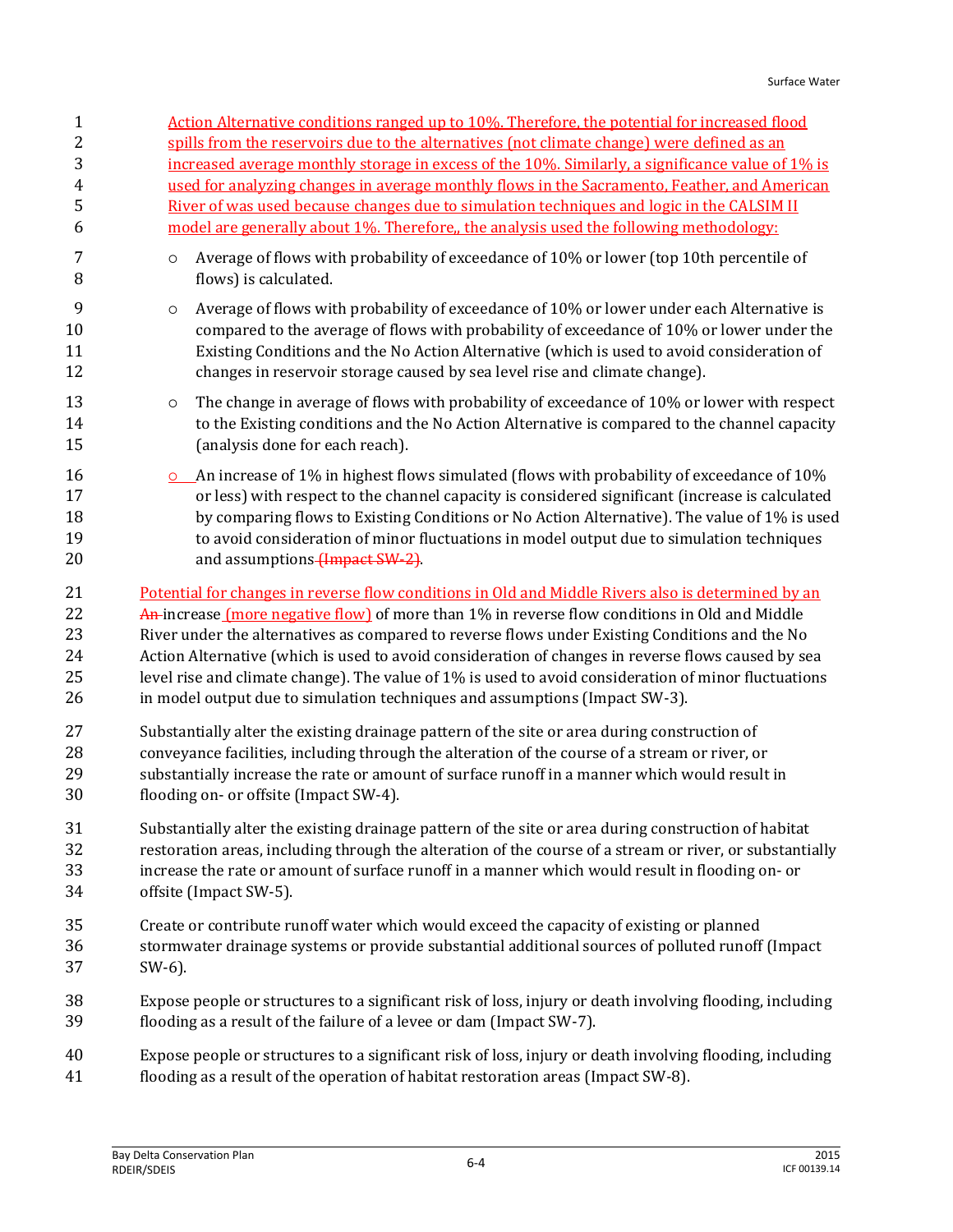Place within a 100-year flood hazard area structures that would impede or redirect flood flows, or be subject to inundation by mudflow (Impact SW-9).

 Changes in water surface elevations at certain locations in the Delta under Existing Conditions, No Action Alternative, and action Alternatives are presented in Appendix 5A, BDCP EIR/EIS Modeling Technical Appendix. Indirect effects of changes in water surface elevations in the Delta are addressed in other chapters addressing specific resources. Effects associated with changes in velocities and water surface elevations related to riparian corridor biological resources are **addressed in Chapter 11, Fish and Aquatic Resources, and Chapter 12, Terrestrial Biological**  Resources. Effects associated with changes in water surface hydrodynamics related to availability of 10 water for agricultural uses are addressed in Chapter 14, Agricultural Resources. Effects associated with changes in drainage conditions in agricultural areas and communities along the waterways are addressed in Chapter 14, Agricultural Resources, and Chapter 20, Public Services and Utilities, 13 respectively. Effects associated with navigability issues are addressed in Chapter 19, Transportation. Effects associated with erosion, accretion, and sedimentation are addressed in Chapter 9, Geology and Seismicity.

- As discussed in greater detail in Chapter 5, Water Supply, Section 5.3.2, the NEPA No Action
- Alternative, which reflects an anticipated future condition in 2060, includes both sea level rise and
- climate change (changed precipitation patterns), and also assumes, among many other programs,

projects, and policies, implementation of most of the required actions under both the December

- 20 2008 USFWS BiOp and the June 2009 NFMS BiOp (inclusion of these actions is discussed in
- Appendix 3D, Defining Existing Conditions, No Action Alternative, No Project Alternative, and
- Cumulative Impact Conditions, Section 3D.3.2.3.1). The NEPA effects analyses in this chapter reflect 23 these No Action assumptions.

# **6.3.3 Effects and Mitigation Approaches**

## **6.3.3.1 No Action Alternative**

**Reverse Flows in Old and Middle River**

#### **Impact SW-3: Change in Reverse Flow Conditions in Old and Middle Rivers**

- Reverse flow conditions for Old and Middle River flows on a long-term average basis under the No
- 29 Action Alternative at Year 2060 (LLT) are similar-more positive as compared to Existing Conditions,
- 30 except in Huly through NovemberApril and May. In these months, Old and Middle River flows are less
- negative due to reduced south Delta exports because of the sea level rise and climate change,
- increased demands in north of the Delta, and operations to comply with Fall X2 (Figure 6-23).
- *CEQA Conclusion***:** There would be less reverse flows in Old and Middle Rivers under the No Action
- Alternative at Year 2060 (LLT) compared to Existing Conditions in June through March, due to
- reduced south Delta exports because of sea level rise and climate change, increased demands north
- 36 of the Delta, and operations to comply with Fall X2. Reverse flows would become more negative in
- April and May under the No Action Alternative at Year 2060 (LLT) compared to Existing Conditions.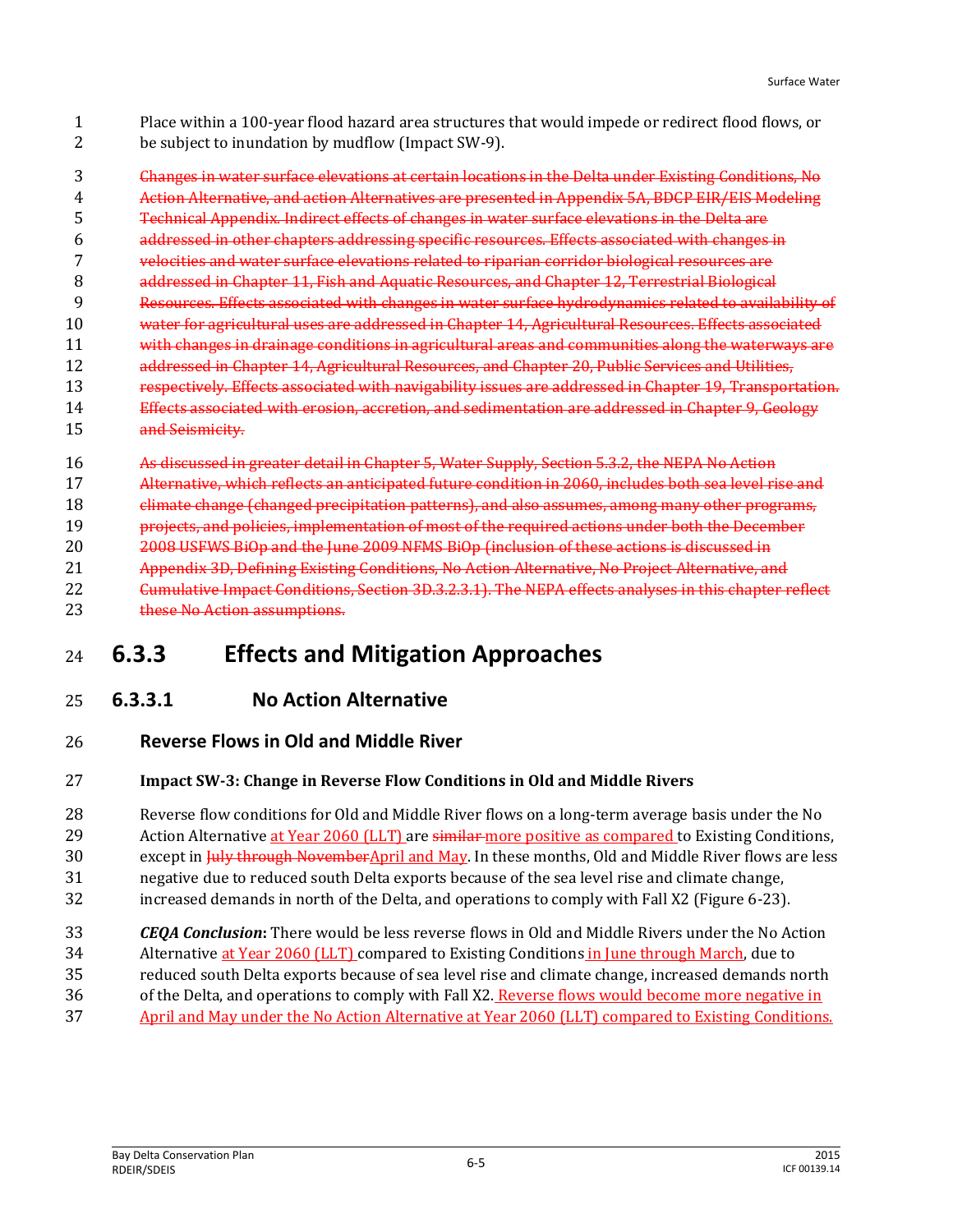## **6.3.3.2 Alternative 1A—Dual Conveyance with Pipeline/Tunnel and Intakes 1–5 (15,000 cfs; Operational Scenario A)**

## **Reverse Flows in Old and Middle River**

#### **Impact SW-3: Change in Reverse Flow Conditions in Old and Middle Rivers**

 *CEQA Conclusion***:** Alternative 1A would provide positive changes related to reducing reverse flows in Old and Middle Rivers in June through March and negative changes in the form of increased reverse flow conditions in October, April and May, compared to Existing Conditions. Determination of the significance of this impact is related to impacts on water quality and aquatic resources. These impacts are considered significant because the increase (more negative) in reverse flow conditions in April and May is greater than 1%. The significance of the impact to beneficial use of the surface water for water supplies and aquatic resources, and appropriate Mitigation Measures for those impacts on beneficial uses, The significance of these impacts is are described in Chapter 8, *Water* 

*Quality*, and Chapter 11, *Fisheries and Aquatic Resources*.

#### **Impact SW-4: Substantially Alter the Existing Drainage Pattern or Substantially Increase the Rate or Amount of Surface Runoff in a Manner That Would Result in Flooding during Construction of Conveyance Facilities**

#### **Mitigation Measure SW-4: Implement Measures to Reduce Runoff and Sedimentation**

 BDCP proponents will have to demonstrate no-net-increase in runoff due to construction activities during peak flows. To achieve this, proponents will implement measures to prevent an increase in runoff volume and rate from land-side construction areas and to prevent an increase in sedimentation in the runoff from the construction area as compared to Existing Conditions. To reduce the potential for adverse impacts from large amounts of runoff from paved and impervious surfaces during construction, operations, or maintenance, the proponents will design and implement onsite drainage systems in areas where construction drainage is required. Drainage studies will be prepared for each construction location to assess the need for, and to finalize, other drainage-related design measures, such as a new onsite drainage system or new cross drainage facilities. Based on study findings, if it is determined that onsite stormwater detention storage is required, detention facilities will be located within the existing construction area.

 To avoid changes in the courses of waterbodies, the BDCP proponents will design measures to prevent a net increase in sediment discharge or accumulation in water-bodies compared to Existing Conditions to avoid substantially affecting river hydraulics during peak conditions. A detailed sediment transport study for all water-based facilities will be conducted and a sediment management plan will be prepared and implemented during construction. The sediment management plan will include periodic and long-term sediment removal actions.

| 36 | Prior to use of existing stormwater channels, drainage ditches, or irrigation canals for        |
|----|-------------------------------------------------------------------------------------------------|
| 37 | conveyance of dewatering flows, a hydraulic analysis of the existing channels will be completed |
| 38 | to determine available capacity for conveyance of anticipated dewatering flows. If the          |
| 39 | conveyance capacity is not adequate, new conveyance facilities or methods for discharge into    |
| 40 | the groundwater will be developed. In accordance with NPDES requirements and requirements       |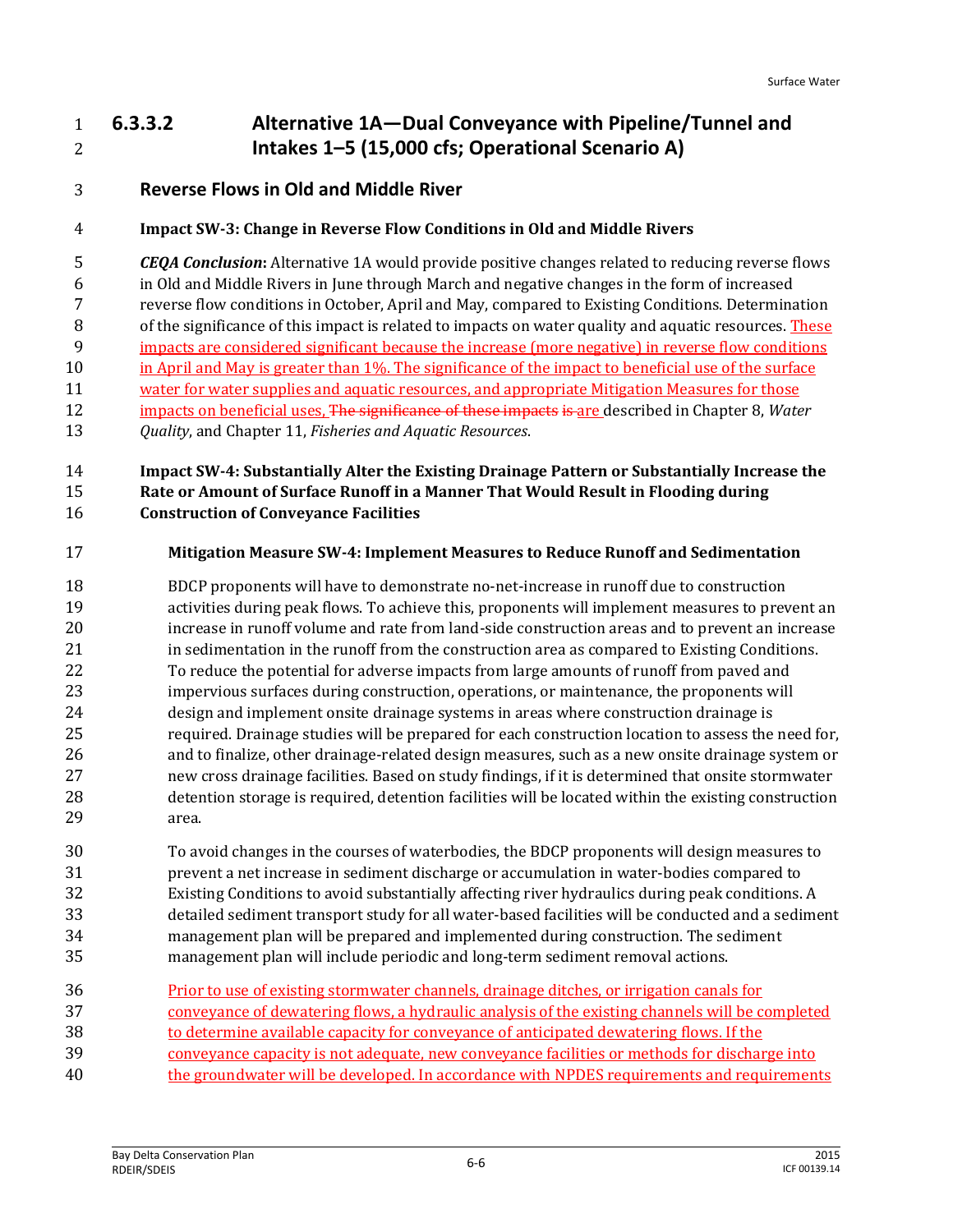- of the SWPPP, water quality analyses of the dewatering flows will be conducted to avoid water quality contamination.
- As described in Section 3.6.1.1, *North Delta Intakes*, facilities to be constructed along the levees would be designed to provide flood neutrality during construction and operations. Facilities located along the levees, including cofferdams at the intake locations, would be designed to provide continued flood management at the same level of flood protection as the existing levees;
- or if applicable, to a higher standard for flood management engineering and permitting
- requirements if the standards are greater than the existing levee design. New facilities would be
- designed to withstand the applicable flood management standards through construction of flood protection embankments or construction on engineered fill to raise the facilities to an elevation
- above the design flood elevation for that specific location. The levee design criteria would consider the most recent criteria, including new guidelines for urban and rural levees (DWR
- 2013, 2014).

## **Impact SW-7: Expose People or Structures to a Significant Risk of Loss, Injury, or Death Involving Flooding Due to the Construction of New Conveyance Facilities**

- As described under Impact SW-4, facilities under Alternative 1A would be designed to avoid
- increased flood potential compared to Existing Conditions or the No Action Alternative in accordance with the requirements of USACE, CVFPB, and DWR. As described under Impact SW-1, Alternative 1A would not increase flood potential on the Sacramento River, San Joaquin River, or
- Yolo Bypass.
- USACE, CVFPB, and DWR would require that any construction that would disturb existing levees to be designed in a manner that would not adversely affect existing flood protection. As described in Section 3.6.1.1, *North Delta Intakes*, facilities to be constructed along the levees would be designed to provide flood neutrality during construction and operations. Facilities located along the levees, 25 including cofferdams at the intake locations, would be designed to provide continued flood 26 management at the same level of flood protection as the existing levees; or if applicable, to a higher 27 standard for flood management engineering and permitting requirements if the standards are greater than the existing levee design. The levee design criteria would consider the most recent
- criteria, including new guidelines for urban and rural levees (DWR 2013, 2014). The design flood
- elevation would need to consider sea level rise to reduce impacts.

 Additionally, DWR would consult with local reclamation districts to ensure that construction activities would not conflict with reclamation district flood protection measures. Facilities construction would include temporary cofferdams, stability analyses, monitoring, and slope remediation, as described in Chapter 3, *Description of Alternatives*. For the excavation of the existing levee for the Sacramento River intake structures, sheet pile wall installation would minimize effects on slope stability during construction. For excavation of the existing levee for the Byron Tract Forebay, tie-back wall installation and dewatering to maintain slope stability and control seepage would minimize effects on slope stability associated with construction of the forebay and approach channel embankments. Providing tunnel shaft support would minimize the effects on slope stability from excavation adjacent to Clifton Court Forebay during excavation of the main tunnel shaft adjacent to the Clifton Court Forebay embankment. Dewatering inside the cofferdam or adjacent to the existing levees would remove waterside slope resistance and lead to slope instability. Slopes would be constructed in accordance with existing engineering standards, as described in Chapter 3,

*Description of Alternatives*.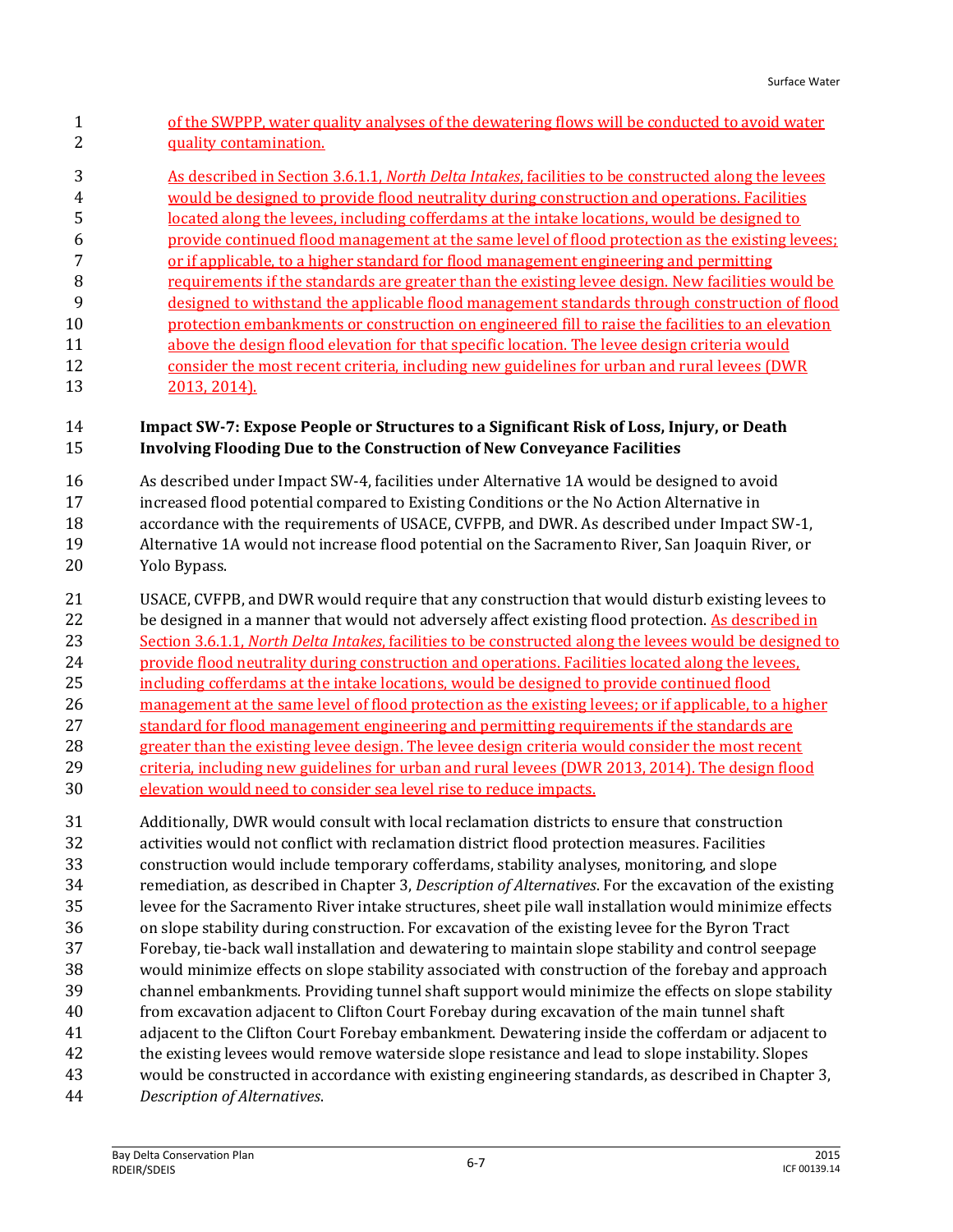- Facilities constructed within the floodplain, including pumping plants, sedimentation basins,
- substations, forebays, and conveyance facilities would be designed to be protected from flooding.
- New facilities would be designed to withstand the applicable flood management standards through
- construction of flood protection embankments or construction on engineered fill to raise the
- facilities to an elevation above the design flood elevation for that specific location, as described in
- Appendix 3C, *Construction Assumptions for Water Conveyance Facilities*. The design flood elevation would need to consider sea level rise to reduce impacts.
- Some project facilities could require rerouting of access roads and waterways that could be used during times of evacuation or emergency response.
- *NEPA Effects:* Alternative 1A would not result in increased exposure of people or structures to flooding due to construction of the conveyance facilities because the BDCP proponents would be required to comply with USACE, CVFPB, and DWR requirements to avoid increased flood potential 13 and levee failure due to construction and operation of the facilities, as described in Section 6.2.2.4. Determination of design flood elevations would need to consider sea level rise to reduce impacts.
- *CEQA Conclusion***:** Alternative 1A would not result in an increase to exposure of people or structures to flooding due to construction of the conveyance facilities because the BDCP proponents would be required to comply with the requirements of USACE, CVFPB, and DWR to avoid increased flood potential and levee failure due to construction and operation of the facilities, as described in Section 19 6.2.2.4. If the design flood elevations did not consider sea level rise to reduce impacts, these These 20 impacts are considered less than significant. Mitigation Measure SW-57 would reduce this impact to 21 a less-than-significant level.
- **Mitigation Measure SW-7: Implement Measures to Reduce Flood Damage**
- Determination of design flood elevation will consider the effects of sea level rise for the lifetime 24 of the project, as determined by USACE, CVFPB, and DWR. A 200-year level of flood protection will be provided for all new facilities. For levee modifications, the level of flood protection will be the same as required for the modified levee without the new facilities.
- **6.3.3.3 Alternative 1B—Dual Conveyance with East Alignment and Intakes 1–5 (15,000 cfs; Operational Scenario A)**
- **Reverse Flows in Old and Middle River**

#### **Impact SW-3: Change in Reverse Flow Conditions in Old and Middle Rivers**

- *NEPA Effects:* Effects on Old and Middle River flows under Alternative 1B would be identical to those described for Impact SW-3 under Alternative 1A because the operations of the facilities would be identical.
- *CEQA Conclusion***:** Alternative 1B would provide positive changes related to reducing reverse flows
- in Old and Middle Rivers in June through March and negative changes related to increased reverse
- flow conditions in April and May, compared to Existing Conditions. These impacts are considered
- significant because the increase (more negative) in reverse flow conditions in April and May is
- greater than 1%. The significance of the impact to beneficial use of the surface water for water
- supplies and aquatic resources, and appropriate Mitigation Measures for those impacts on beneficial
- uses, Determination of the significance of this effect is related to effects on water quality and aquatic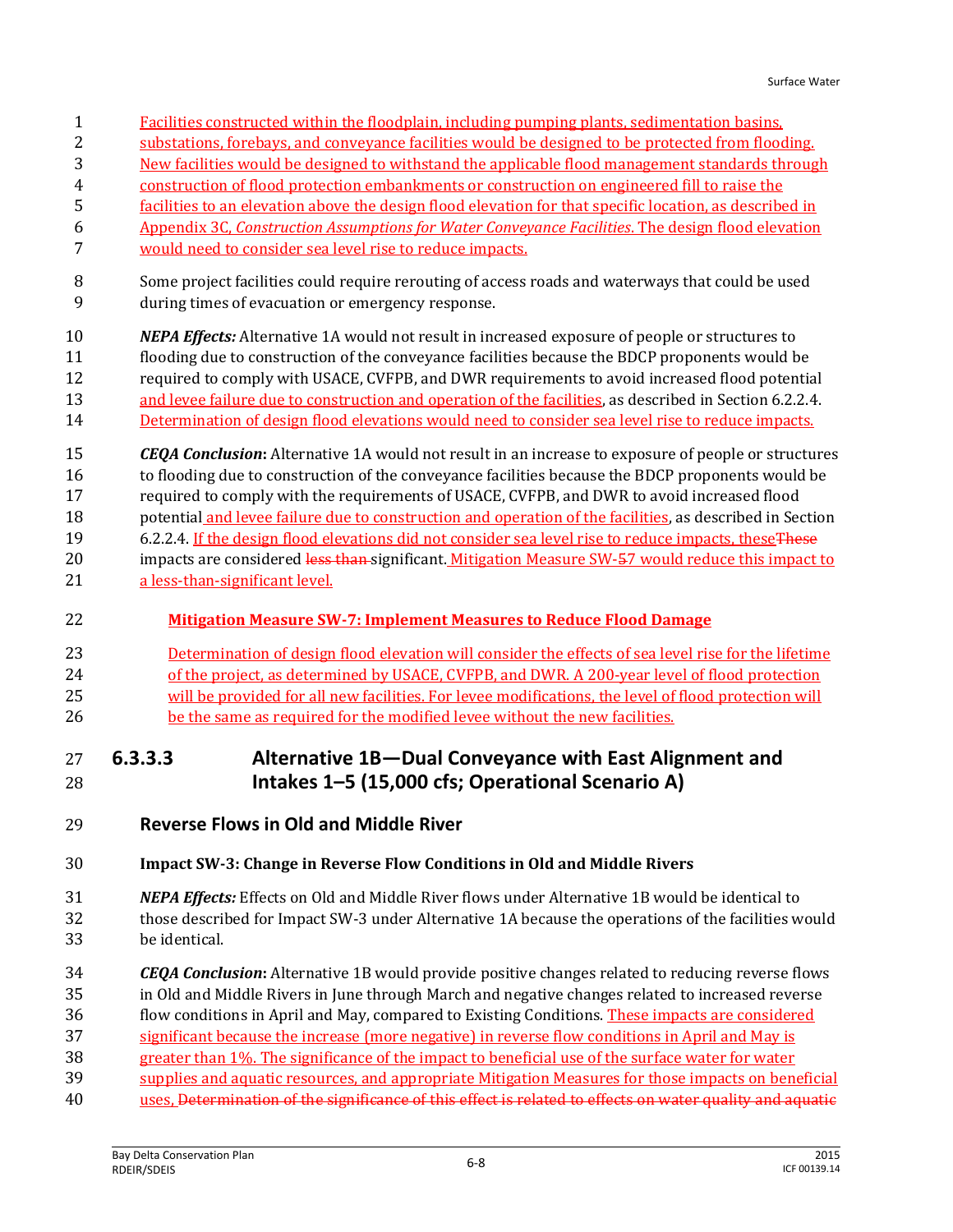resources. Accordingly, the significance of these effects is are described in Chapter 8, *Water Quality*, and Chapter 11, *Fisheries and Aquatic Resources*.

#### **Impact SW-7: Expose People or Structures to a Significant Risk of Loss, Injury, or Death Involving Flooding Due to the Construction of New Conveyance Facilities**

 *NEPA Effects:* Increased exposure of people or structures to flood risks under Alternative 1B would be similar to those described for Impact SW-7 under Alternative 1A because provisions to avoid adverse effects related to flood potential would be the same, and the BDCP proponents would be required to comply with USACE, CVFPB, and DWR requirements to avoid increased flood potential 9 and levee failure due to construction and operation of the facilities, as described in Section 6.2.2.4. Additionally, DWR would consult with local reclamation districts to ensure that construction activities would not conflict with reclamation district flood protection measures. Determination of design flood elevations would need to consider sea level rise to reduce impacts.

 *CEQA Conclusion***:** Alternative 1B would not result in increased exposure of people or structures to flooding due to construction of the conveyance facilities because the BDCP proponents would be required to comply with the requirements of USACE, CVFPB, and DWR to avoid increased flood potential and levee failure due to construction and operation of the facilities as described in Section 6.2.2.4. If the design flood elevations did not consider sea level rise to reduce impacts, these impacts

- are considered significant. Mitigation Measure SW-57 would reduce this impact to a less-than-significant level.
- **Mitigation Measure SW-7: Implement Measures to Reduce Flood Damage**
- Please see Mitigation Measure SW-7 under Impact SW-7 in the discussion of Alternative 1A.

## **6.3.3.4 Alternative 1C—Dual Conveyance with West Alignment and Intakes W1–W5 (15,000 cfs; Operational Scenario A)**

**Reverse Flows in Old and Middle River**

#### **Impact SW-3: Change in Reverse Flow Conditions in Old and Middle Rivers**

- *NEPA Effects:* Effects on Old and Middle River flows under Alternative 1C would be identical to those described for Impact SW-3 under Alternative 1A because the operations of the facilities would be identical.
- *CEQA Conclusion***:** Alternative 1C would provide positive changes related to reducing reverse flows in Old and Middle Rivers in June through March and negative changes related to increased reverse
- flow conditions in April and May compared to Existing Conditions. These impacts are considered
- significant because the increase (more negative) in reverse flow conditions is greater than 1%. The
- significance of the impact to beneficial use of the surface water for water supplies and aquatic
- 34 resources, and appropriate Mitigation Measures for those impacts on beneficial uses, Determination
- 35 of the significance of this effect is related to effects on water quality and aquatic resources.
- Therefore, the significance of these effects is are described in Chapter 8, *Water Quality*, and Chapter
- 11, *Fisheries and Aquatic Resources*.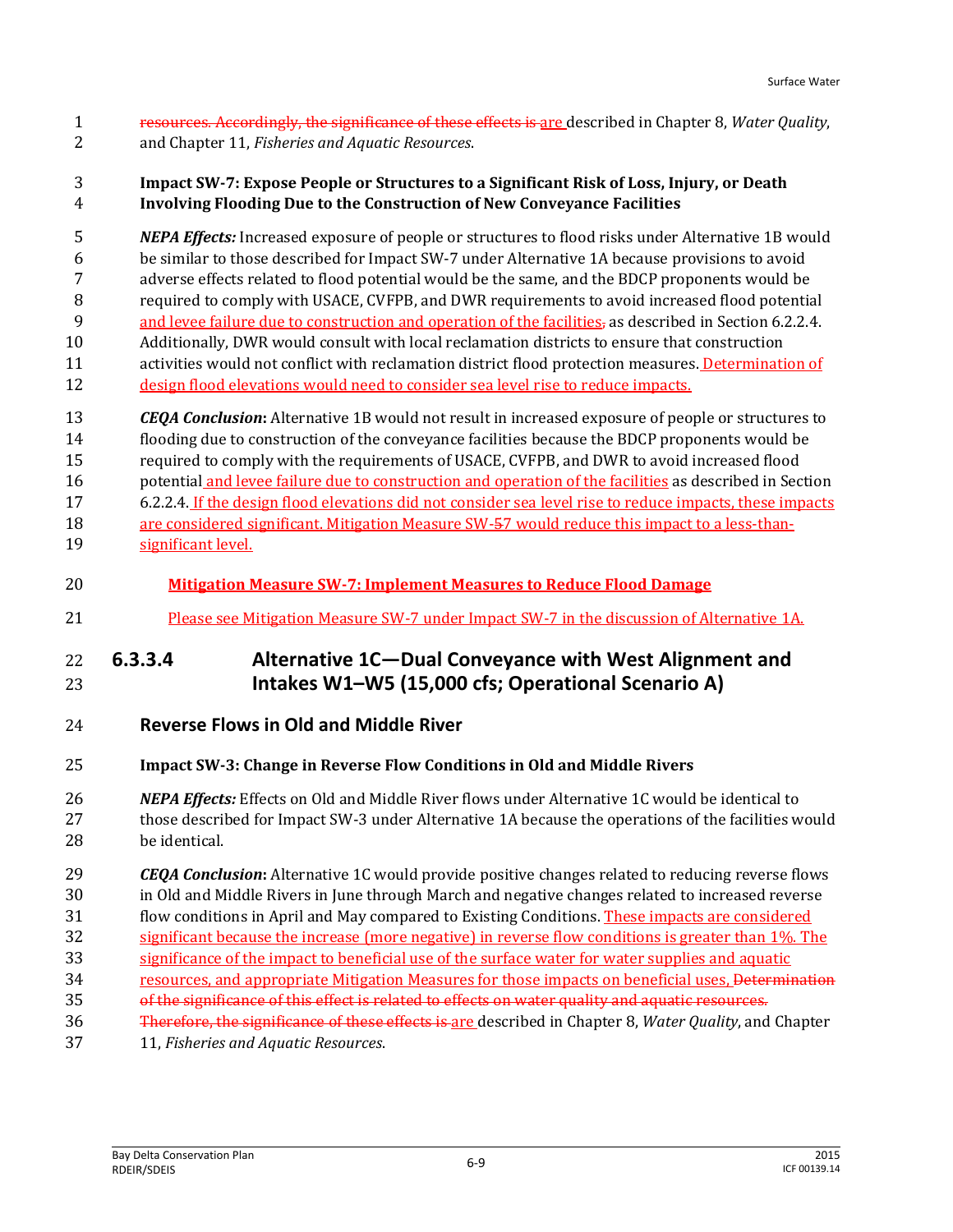#### **Impact SW-7: Expose People or Structures to a Significant Risk of Loss, Injury, or Death Involving Flooding Due to the Construction of New Conveyance Facilities**

 *NEPA Effects:* Increased exposure of people or structures to flood risks under Alternative 1C would be similar to those described for Impact SW-7 under Alternative 1A because provisions to avoid adverse effects related to flood potential would be the same, and the BDCP proponents would be required to comply with USACE, CVFPB, and DWR requirements to avoid increased flood potential and levee failure due to construction and operation of the facilities as described in Section 6.2.2.4. Additionally, DWR would consult with local reclamation districts to ensure that construction

- activities would not conflict with reclamation district flood protection measures. Determination of
- design flood elevations would need to consider sea level rise to reduce impacts.
- *CEQA Conclusion***:** Alternative 1C would not result in an increase to exposure of people or structures to flooding due to construction of the conveyance facilities because the BDCP proponents would be required to comply with the requirements of USACE, CVFPB, and DWR to avoid increased flood potential and levee failure due to construction and operation of the facilities as described in Section 6.2.2.4. If the design flood elevations did not consider sea level rise to reduce impacts, these impacts 16 are considered significant. Mitigation Measure SW-57 would reduce this impact to a less-than-
- significant level.

## **Mitigation Measure SW-7: Implement Measures to Reduce Flood Damage**

Please see Mitigation Measure SW-7 under Impact SW-7 in the discussion of Alternative 1A.

## **6.3.3.5 Alternative 2A—Dual Conveyance with Pipeline/Tunnel and Five Intakes (15,000 cfs; Operational Scenario B)**

**Reverse Flows in Old and Middle River**

#### **Impact SW-3: Change in Reverse Flow Conditions in Old and Middle Rivers**

 Reverse flow conditions for Old and Middle River flows would be reduced under Alternative 2A on a long-term average basis except in April, as shown in Figure 6-23. Compared to flows under both Existing Conditions and the No Action Alternative, Old and Middle River flows would be less positive in April under Alternative 2A because Alternative 2A does not include inflow/export ratio criteria 28 for the San Joaquin River in those months. Therefore, Alternative 2A would result in reduced reverse flow conditions in Old and Middle Rivers in May through March and increased reverse flow conditions in April.

- *NEPA Effects:* A comparison with reverse flow conditions under the No Action Alternative provides an indication of the potential change due to Alternative 2A without the effects of sea level rise and climate change and the results show that reverse flow conditions under Alternative 2A would be reduced on a long-term average basis except in April as compared to No Action Alternative.
- *CEQA Conclusion***:** Alternative 2A would provide positive changes related to reducing reverse flows 36 in Old and Middle Rivers in May June through March and negative changes in the form of less positive flows in wetter years and increased reverse flow conditions in drier years during April and May, compared to Existing Conditions. These impacts are considered significant because the increase (more negative) in reverse flow conditions is greater than 1%. The significance of the impact to beneficial use of the surface water for water supplies and aquatic resources, and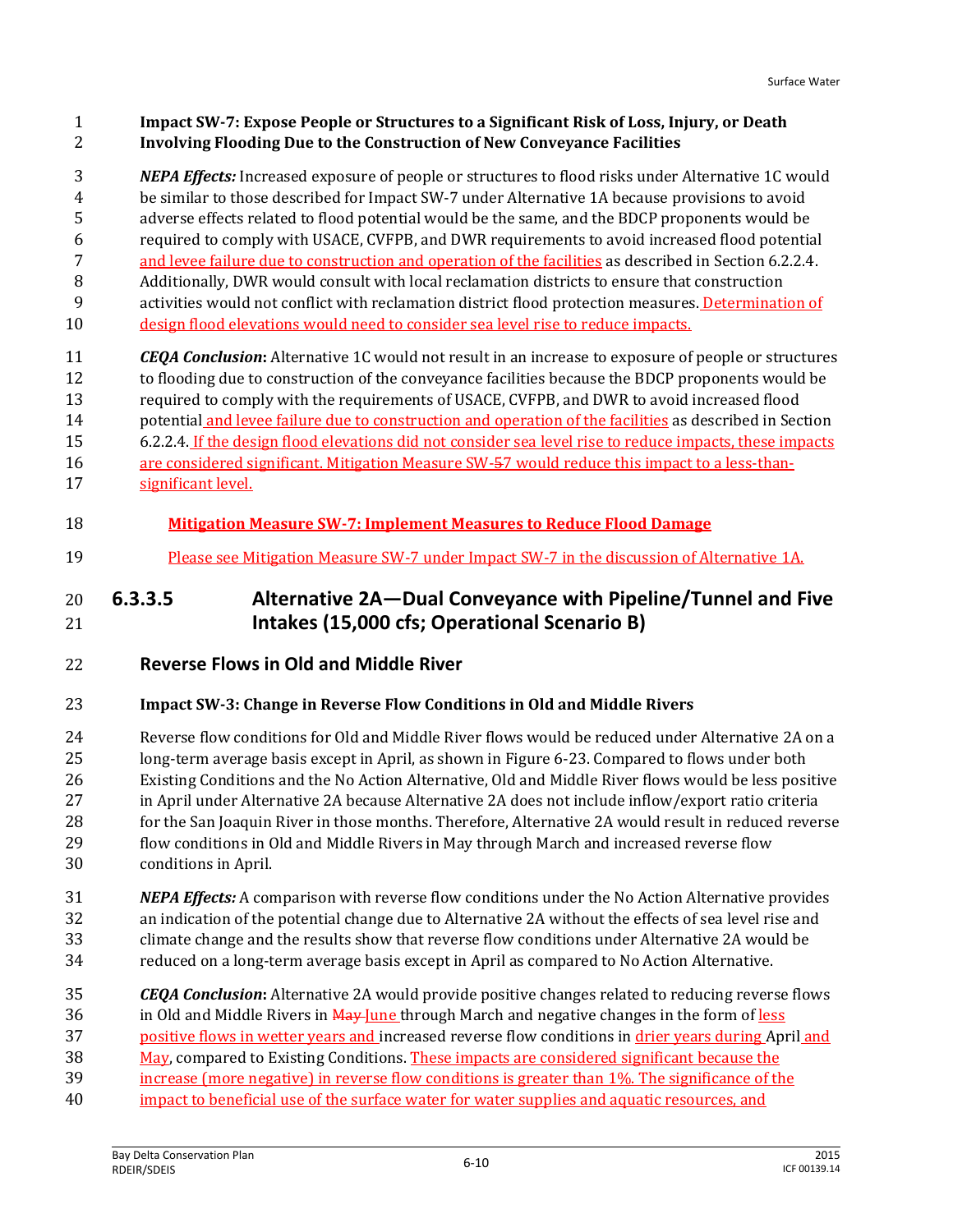- 1 appropriate Mitigation Measures for those impacts on beneficial uses, Determination of the
- **Significance of this impact is related to impacts on water quality and aquatic resources. The**
- significance of these impacts areis described in Chapter 8, *Water Quality*, and Chapter 11, *Fisheries*
- *and Aquatic Resources*.

## **Impact SW-7: Expose People or Structures to a Significant Risk of Loss, Injury, or Death Involving Flooding Due to the Construction of New Conveyance Facilities**

 *NEPA Effects:* Effects associated with construction of conveyance facilities under Alternative 2A would be identical to those described under Alternative 1A because the facilities would be identical. Alternative 2A would not result in an increase to exposure of people or structures to flooding due to construction of the conveyance facilities because the BDCP proponents would be required to comply with the requirements of USACE, CVFPB, and DWR to avoid increased flood potential and levee 12 failure due to construction and operation of the facilities as described in Section 6.2.2.4 as described in Section 6.2.2.4. Additionally, DWR would consult with local reclamation districts to ensure that construction activities would not conflict with reclamation district flood protection measures. 15 Determination of design flood elevations would need to consider sea level rise to reduce impacts.

 *CEQA Conclusion***:** Alternative 2A would not result in an increase to exposure of people or structures to flooding due to construction of the conveyance facilities because the BDCP proponents would be required to comply with the requirements of USACE, CVFPB, and DWR to avoid increased flood 19 potential and levee failure due to construction and operation of the facilities as described in Section 6.2.2.4. If the design flood elevations did not consider sea level rise to reduce impacts, these impacts 21 are considered significant. Mitigation Measure SW-57 would reduce this impact to a less-than-significant level.

- **Mitigation Measure SW-7: Implement Measures to Reduce Flood Damage**
- Please see Mitigation Measure SW-7 under Impact SW-7 in the discussion of Alternative 1A.

## **6.3.3.6 Alternative 2B—Dual Conveyance with East Alignment and Five Intakes (15,000 cfs; Operational Scenario B)**

**Reverse Flows in Old and Middle River**

## **Impact SW-3: Change in Reverse Flow Conditions in Old and Middle Rivers**

- *NEPA Effects:* Effects on Old and Middle River flows under Alternative 2B would be identical to those described for Impact SW-3 under Alternative 2A because the operations of the facilities would be identical.
- *CEQA Conclusion***:** Alternative 2B would provide positive changes related to reducing reverse flows 33 in Old and Middle Rivers in May June through March and negative changes in the form of less
- positive flows in wetter years and increased reverse flow conditions in drier years during April and
- May as compared to Existing Conditions. These impacts are considered significant because the
- increase (more negative) in reverse flow conditions is greater than 1%. The significance of the
- impact to beneficial use of the surface water for water supplies and aquatic resources, and
- 38 appropriate Mitigation Measures for those impacts on beneficial uses, Determination of the
- significance of this effect is related to effects on water quality and aquatic resources. Therefore, the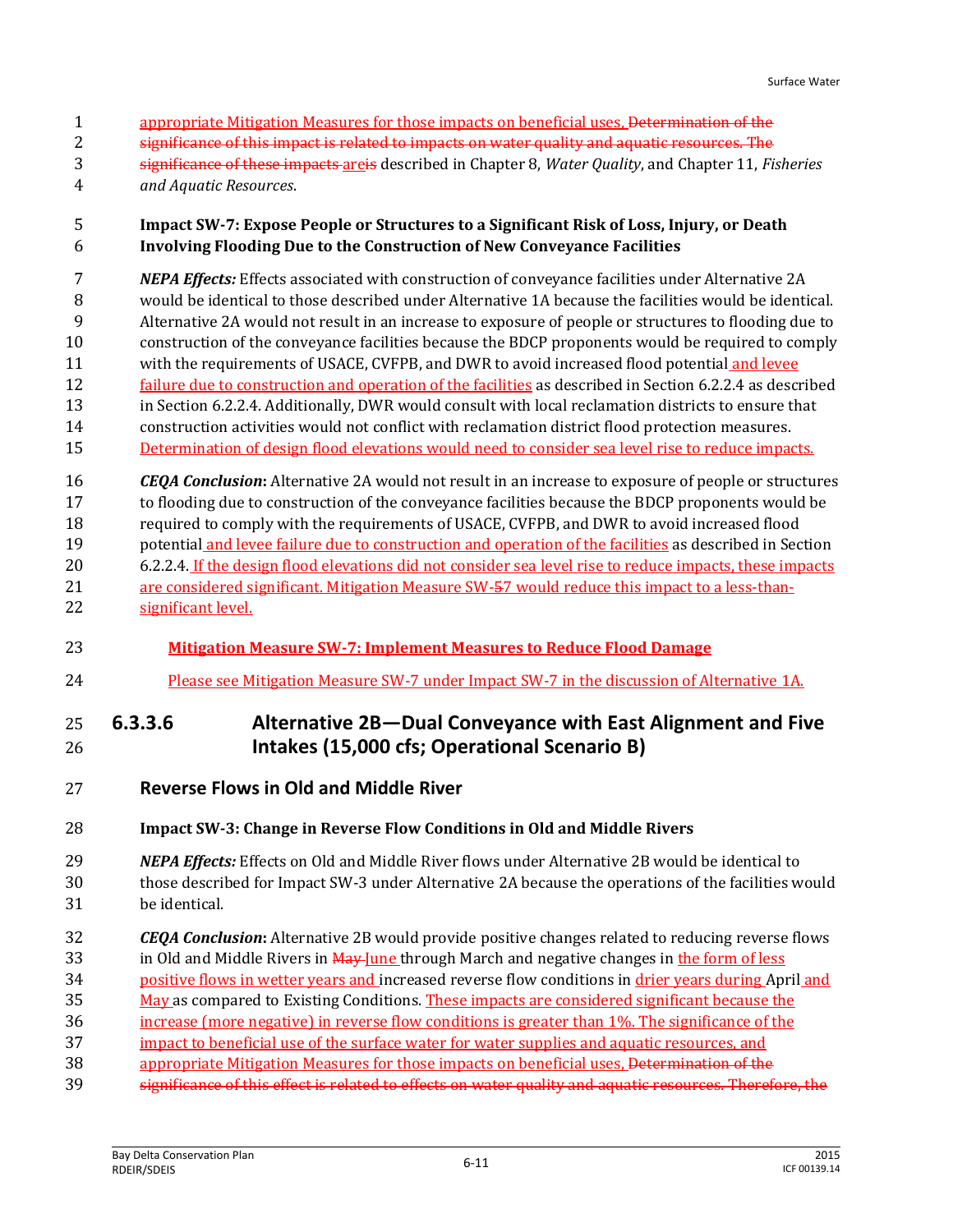significance of these effects is are described in Chapter 8, *Water Quality*, and Chapter 11, *Fisheries and Aquatic Resources*.

#### **Impact SW-7: Expose People or Structures to a Significant Risk of Loss, Injury, or Death Involving Flooding Due to the Construction of New Conveyance Facilities**

 *NEPA Effects:* Effects associated with construction of conveyance facilities under Alternative 2B would be identical to those described under Alternative 1B because the facilities would be identical. Alternative 2B would not result in an increase to exposure of people or structures to flooding due to construction of the conveyance facilities because the BDCP proponents would be required to comply with USACE, CVFPB, and DWR requirements to avoid increased flood potential and levee failure due to construction and operation of the facilities as described in Section 6.2.2.4. Additionally, DWR would consult with local reclamation districts to ensure that construction activities would not conflict with reclamation district flood protection measures. However, increased wind fetch near open water areas of habitat restoration could cause potential damage to adjacent levees.

 *CEQA Conclusion***:** Alternative 2B would not result in increased exposure of people or structures to flooding due to construction of the conveyance facilities because the BDCP proponents would be required to comply with the requirements of USACE, CVFPB, and DWR to avoid increased flood potential and levee failure due to construction and operation of the facilities as described in Section

 6.2.2.4. If the design flood elevations did not consider sea level rise to reduce impacts, these impacts are considered significant. Mitigation Measure SW-57 would reduce this impact to a less-than-

- significant level.
- **Mitigation Measure SW-7: Implement Measures to Reduce Flood Damage**
- Please see Mitigation Measure SW-7 under Impact SW-7 in the discussion of Alternative 1A.

## **6.3.3.7 Alternative 2C—Dual Conveyance with West Alignment and Intakes W1–W5 (15,000 cfs; Operational Scenario B)**

- **Reverse Flows in Old and Middle River**
- **Impact SW-3: Change in Reverse Flow Conditions in Old and Middle Rivers**

#### *NEPA Effects:* Effects on Old and Middle River flows under Alternative 2C would be identical to 28 those described for Impact SW-3 under Alternative 2A because the operations of the facilities would be identical.

 *CEQA Conclusion***:** Alternative 2C would provide positive changes related to reducing reverse flows 31 in Old and Middle Rivers in May June through March and negative changes in the form of less

- positive flows in wetter years and increased reverse flow conditions in drier years during April and
- 33 May as compared to Existing Conditions. These impacts are considered significant because the
- increase (more negative) in reverse flow conditions is greater than 1%. The significance of the
- impact to beneficial use of the surface water for water supplies and aquatic resources, and
- 36 appropriate Mitigation Measures for those impacts on beneficial uses, <del>Determination of the</del>
- 37 significance of this effect is related to effects on water quality and aquatic resources. Therefore, the
- significance of these effects is are described in Chapter 8, *Water Quality*, and Chapter 11, *Fisheries*
- *and Aquatic Resources*.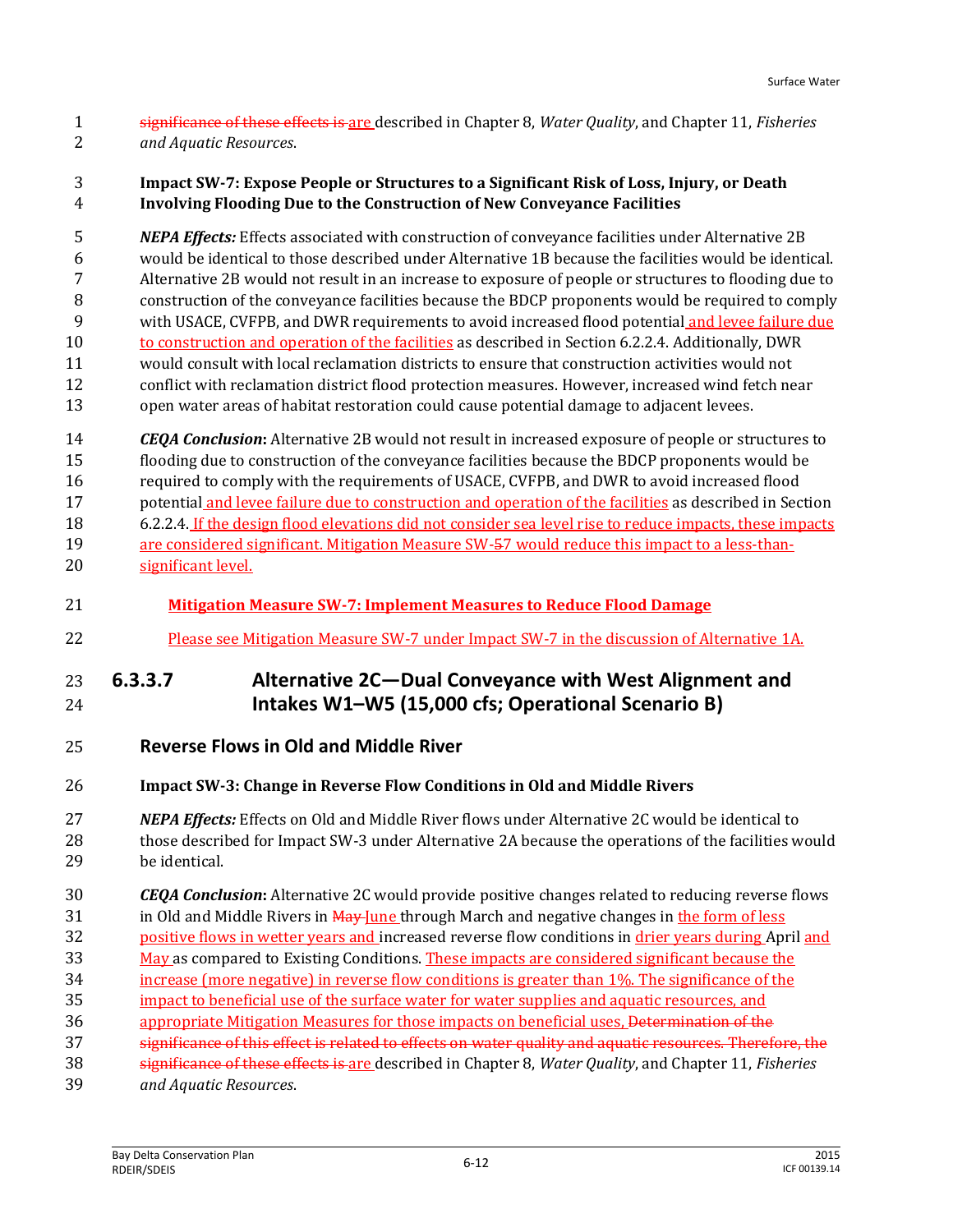#### **Impact SW-7: Expose People or Structures to a Significant Risk of Loss, Injury, or Death Involving Flooding Due to the Construction of New Conveyance Facilities**

*NEPA Effects:* Effects associated with construction of conveyance facilities under Alternative 2C

- would be identical to those described under Alternative 1C because the facilities would be identical. Alternative 2C would not result in increased exposure of people or structures to flooding due to
- construction of the conveyance facilities because the BDCP proponents would be required to comply
- with USACE, CVFPB, and DWR requirements to avoid increased flood potential and levee failure due
- to construction and operation of the facilities as described in Section 6.2.2.4. Additionally, DWR
- would consult with local reclamation districts to ensure that construction activities would not
- conflict with reclamation district flood protection measures. Determination of design flood
- elevations would need to consider sea level rise to reduce impacts.

 *CEQA Conclusion:* Alternative 2C would not result in an increase to exposure of people or structures to flooding due to construction of the conveyance facilities because the BDCP proponents would be required to comply with the requirements of USACE, CVFPB, and DWR to avoid increased flood potential and levee failure due to construction and operation of the facilities as described in Section 6.2.2.4. If the design flood elevations did not consider sea level rise to reduce impacts, these impacts are considered significant. Mitigation Measure SW-57 would reduce this impact to a less-than-significant level.

- **Mitigation Measure SW-7: Implement Measures to Reduce Flood Damage**
- Please see Mitigation Measure SW-7 under Impact SW-7 in the discussion of Alternative 1A.

## **6.3.3.8 Alternative 3—Dual Conveyance with Pipeline/Tunnel and Intakes 1 and 2 (6,000 cfs; Operational Scenario A)**

## **Reverse Flows in Old and Middle River**

## **Impact SW-3: Change in Reverse Flow Conditions in Old and Middle Rivers**

 Reverse flow conditions for Old and Middle River flows would be reduced under Alternative 3 on a long-term average basis except in April and May; and October, compared to reverse flows under both Existing Conditions and the No Action Alternative, as shown in Figure 6-23. Compared to flows under the No Action Alternative, Old and Middle River flows would be less positive in April and May under Alternative 3 because Alternative 3 does not include inflow/export ratio criteria for the San Joaquin River in those months; and it would be less positive in October because Alternative 3 does not include Fall X2. Therefore, Alternative 3 would result in reduced reverse flow conditions in Old and Middle Rivers in November through March and June through September and increased reverse flow conditions in April, May, and October.

- *NEPA Effects:* A comparison with reverse flow conditions under the No Action Alternative provides an indication of the potential change due to Alternative 3 without the effects of sea level rise and climate change and the results show that reverse flow conditions under Alternative 3 would be reduced on a long-term average basis except in October, April, and May as compared to No Action Alternative.
- *CEQA Conclusion***:** Alternative 3 would provide positive changes related to reducing reverse flows in Old and Middle Rivers in June through March and negative changes in the form of increased reverse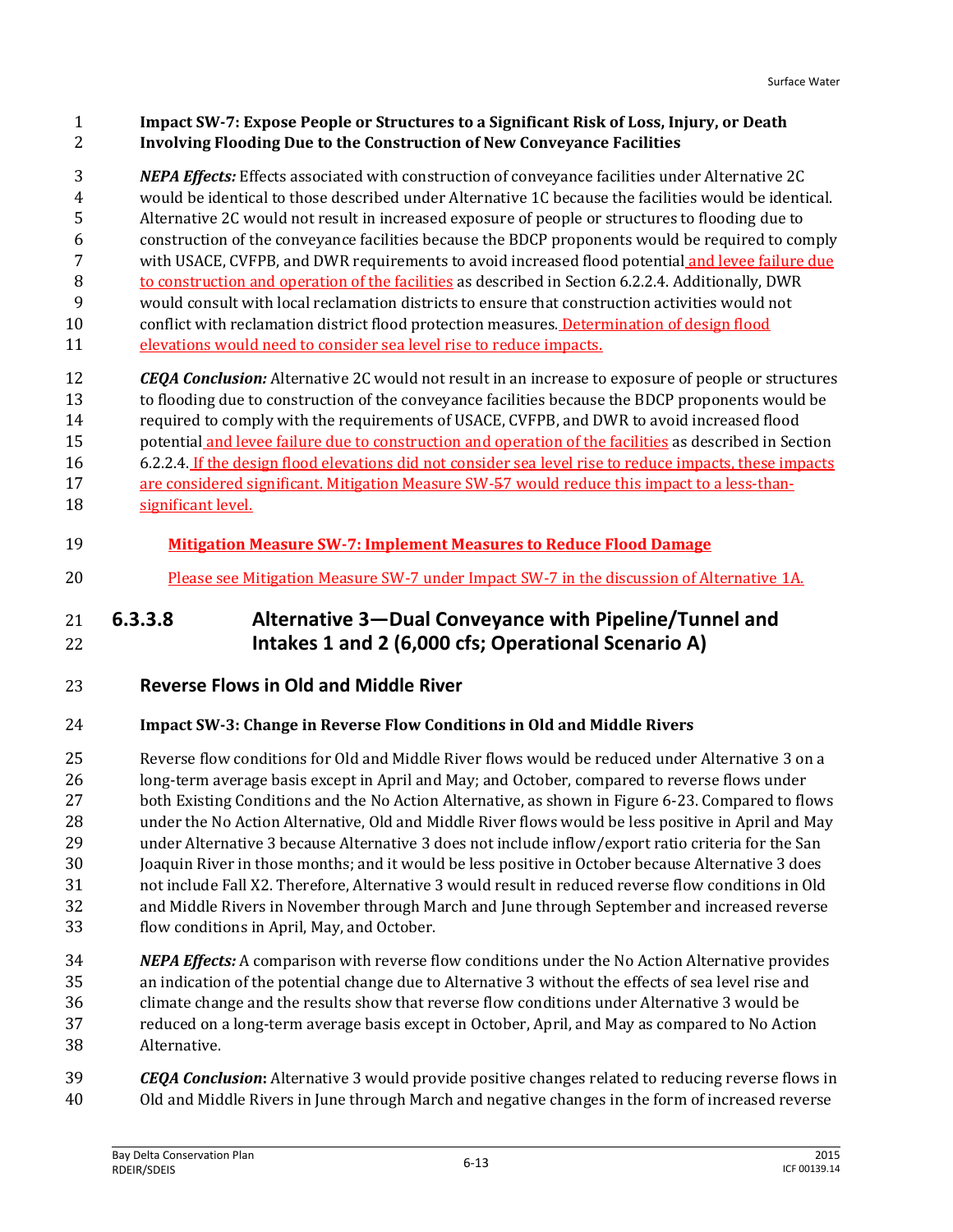- 1 flow conditions in April and May, compared to Existing Conditions. These impacts are considered
- significant because the increase (more negative) in reverse flow conditions is greater than 1%. The
- significance of the impact to beneficial use of the surface water for water supplies and aquatic
- resources, and appropriate Mitigation Measures for those impacts on beneficial uses Determination
- of the significance of this impact is related to impacts on water quality and aquatic resources. The
- significance of these impacts is are described in Chapter 8, *Water Quality*, and Chapter 11, *Fisheries*
- *and Aquatic Resources*.

#### **Impact SW-7: Expose People or Structures to a Significant Risk of Loss, Injury, or Death Involving Flooding Due to the Construction of New Conveyance Facilities**

 *NEPA Effects:* Effects associated with construction of conveyance facilities under Alternative 3 would be similar to those described under Alternative 1A because the facilities would be similar with the exception of three fewer intakes, pumping plants, and associated conveyance facilities. Therefore, potential for effects would be less than described under Alternative 1A. However, the measures included in Alternative 1A to avoid adverse effects would be included in Alternative 3. Therefore, Alternative 3 would not result in an increase to exposure of people or structures to flooding due to construction of the conveyance facilities because the BDCP proponents would be required to comply with USACE, CVFPB, and DWR requirements to avoid increased flood potential 18 and levee failure due to construction and operation of the facilities as described in Section 6.2.2.4. Additionally, DWR would consult with local reclamation districts to ensure that construction 20 activities would not conflict with reclamation district flood protection measures. Determination of design flood elevations would need to consider sea level rise to reduce impacts.

 *CEQA Conclusion***:** Alternative 3 would not result in an increase to exposure of people or structures to flooding due to construction of the conveyance facilities because the BDCP proponents would be required to comply with the requirements of USACE, CVFPB, and DWR to avoid increased flood 25 potential and levee failure due to construction and operation of the facilities as described in Section 6.2.2.4. If the design flood elevations did not consider sea level rise to reduce impacts, these impacts are considered significant. Mitigation Measure SW-57 would reduce this impact to a less-than-significant level.

- **Mitigation Measure SW-7: Implement Measures to Reduce Flood Damage**
- Please see Mitigation Measure SW-7 under Impact SW-7 in the discussion of Alternative 1A.

## **6.3.3.9 Alternative 4—Dual Conveyance with Modified Pipeline/Tunnel and Intakes 2, 3, and 5 (9,000 cfs; Operational Scenario H)**

33 Facilities construction under Alternative 4 would include construction of three intakes. be similar to those described under Alternative 2A with only three intakes. The facilities at the intake locations would not include pump; however, the facilities would include fish screens and sediment removal as included in Alternative 2A. The intermediate forebay also would be smaller than under Alternative 2A.

- Alternative 4 water conveyance operations would be based on Alternative 2A, with the exception 39 that a range of possible operations for the additional spring and fall Delta outflow requirements that
- are considered to be equally likely would be evaluated. This range of operations comprises four
- separate scenarios as described in detail in Section 3.6.4.2 in Chapter 3, Description of Alternatives,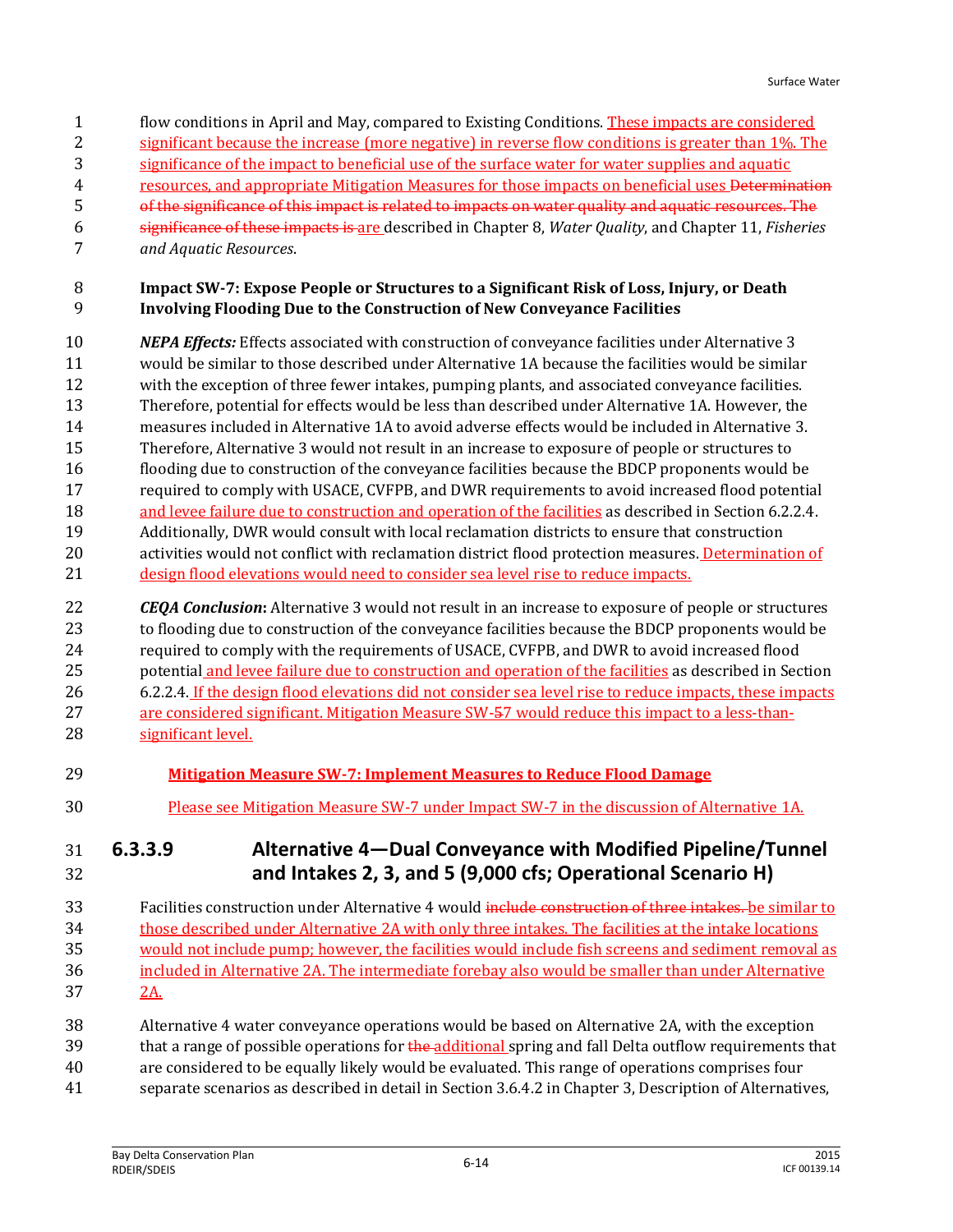- and in Appendix 5A, BDCP EIR/EIS Modeling Technical Appendix. These four scenarios vary depending on assumptions for Delta outflow requirements in spring and fall.
- 3 
Alternative 4 Operational Scenario H1 (Alternative 4 H1) does not include enhanced spring outflow requirements or Fall X2,
- **Alternative 4 Operational Scenario H2 (Alternative 4 H2) includes enhanced spring outflow** requirements but not Fall X2,
- **•** Alternative 4 Operational Scenario H3 (Alternative 4 H3) does not include enhanced spring outflow requirements but includes Fall X2 (similar to Alternative 2A), and
- 9 Alternative 4 Operational Scenario H4 (Alternative 4 H4) includes both enhanced spring outflow requirements and Fall X2.
- Model results discussed for this Alternative are summarized in Tables 6-2 through 6-7.

## **SWP/CVP Reservoir Storage and Related Changes to Flood Potential**

#### **Impact SW-1: Changes in SWP or CVP Reservoir Flood Storage Capacity**

 Reservoir storage in Shasta Lake, Folsom Lake, and Lake Oroville during the October through June period is compared to the flood storage capacity of each reservoir to identify the number of months where the reservoir storage is close to the flood storage capacity.

- *NEPA Effects:* Under Alternative 4 scenarios, the number of months where the reservoir storage is close to the flood storage capacity in Shasta Lake, Folsom Lake, and Lake Oroville would be similar (or show no more than 10% increase) under the No Action Alternative, as shown in Tables 6-2 through 6-7.
- A comparison with storage conditions under the No Action Alternative provides an indication of the 22 potential change due to Alternative 4 without the effects of sea level rise and climate change and the results show that reservoir storages would not be consistently high during October through June under Alternative 4 as compared to the conditions under the No Action Alternative. Therefore, Alternative 4 would not result in adverse effects on reservoir flood storage capacity as compared to 26 the conditions without the project.
- *CEQA Conclusion:* Under Alternative 4 scenarios, the number of months where the reservoir storage is close to the flood storage capacity in Shasta Lake, Folsom Lake, and Lake Oroville would be less than under Existing Conditions, as shown in Tables 6-2 through 6-7. These differences represent changes under Alternative 4, increased demands from Existing Conditions to No Action Alternative, and changes due to sea level rise and climate change. Alternative 4 would not cause consistently higher storages in the upper Sacramento River watershed during the October through June period. Accordingly, Alternative 4 would result in a less-than-significant impact on flood management. No
- mitigation is required.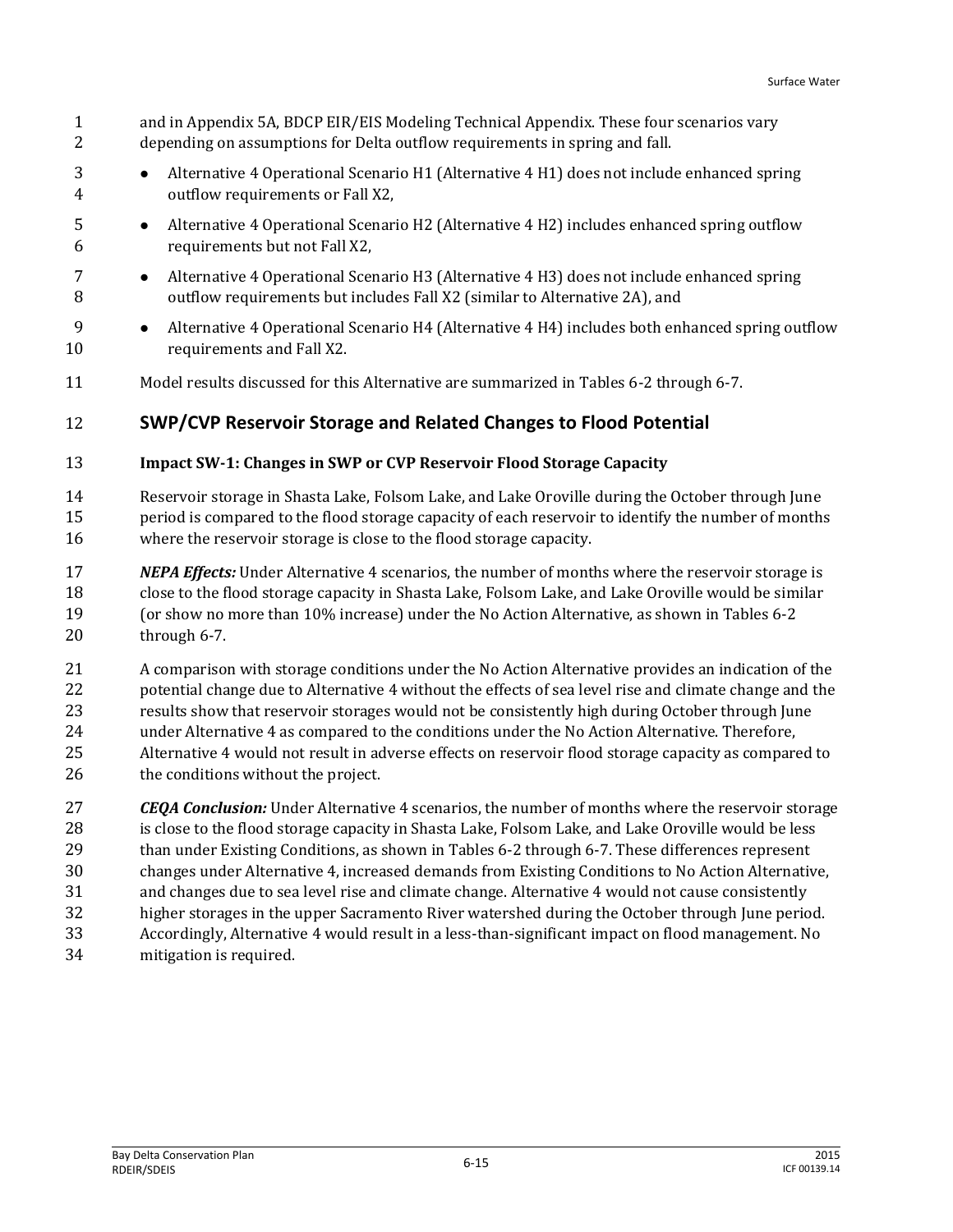## **Peak Monthly FlowsHighest Monthly Flows in Sacramento and San Joaquin Rivers and Related Changes to Flood Potential**

**Impact SW-2: Changes in Sacramento and San Joaquin River Flood Flows**

## **Sacramento River at Bend Bridge**

5 Peak monthly flows Highest monthly flows that occur in Sacramento River at Bend Bridge are shown in Figures 6-8 and 6-9 during wet years and over the long-term average.

Average of highest flows simulated (flows with probability of exceedance of 10% or less) under

Alternative 4 would remain similar (in scenarios H3 and H4) or increase by no more than 1% (in

- scenarios H1 and H2) of the channel capacity (100,000 cfs)as compared to the flows under the No
- Action Alternative, as shown in Tables 6-2 through 6-4.
- Average of highest flows simulated (flows with probability of exceedance of 10% or less) under
- Alternative 4 would increase by 2% (in scenarios H3 and H4) to 3% (in scenarios H1 and H2) of the
- channel capacity (100,000 cfs) as compared to the flows under Existing Conditions, as shown in
- Tables 6-2 through 6-4. The increase primarily would occur due to sea level rise, climate change, and
- increased north of Delta demands.
- A comparison with flow conditions under the No Action Alternative provides an indication of the potential change due to Alternative 4 without the effects of sea level rise and climate change and the results show that there would not be a consistent increase in high flow conditions under Alternative 4 as compared to the No Action Alternative. Therefore, Alternative 4 would not result in adverse impacts on flow conditions in the Sacramento River at Bend Bridge as compared to the conditions without the project.

## **Sacramento River at Freeport**

- 23 Peak monthly flows Highest monthly flows that occur in Sacramento River at Freeport are shown in Figures 6-10 and 6-11 during wet years and over the long-term average.
- Average of highest flows simulated (flows with probability of exceedance of 10% or less) under all 26 Alternative 4 scenarios would decrease by 1% of the channel capacity (110,000 cfs) as compared to the flows under the No Action Alternative, as shown in Tables 6-2 through 6-4.
- Average of highest flows simulated (flows with probability of exceedance of 10% or less) under Alternative 4 would remain similar (in scenarios H3 and H4) or increase by no more than 1% (in scenarios H1 and H2) of the channel capacity (110,000 cfs) as compared to the flows under Existing Conditions, as shown in Tables 6-2 through 6-4. The increase primarily would occur due to sea level rise, climate change, and increased north of Delta demands.
- A comparison with flow conditions under the No Action Alternative provides an indication of the
- potential change due to Alternative 4 without the effects of sea level rise and climate change and the
- results show that there would not be a consistent increase in high flow conditions under Alternative
- 4 as compared to the No Action Alternative. Therefore, Alternative 4 would not result in adverse
- impacts on flow conditions in the Sacramento River at Freeport as compared to the conditions
- without the project.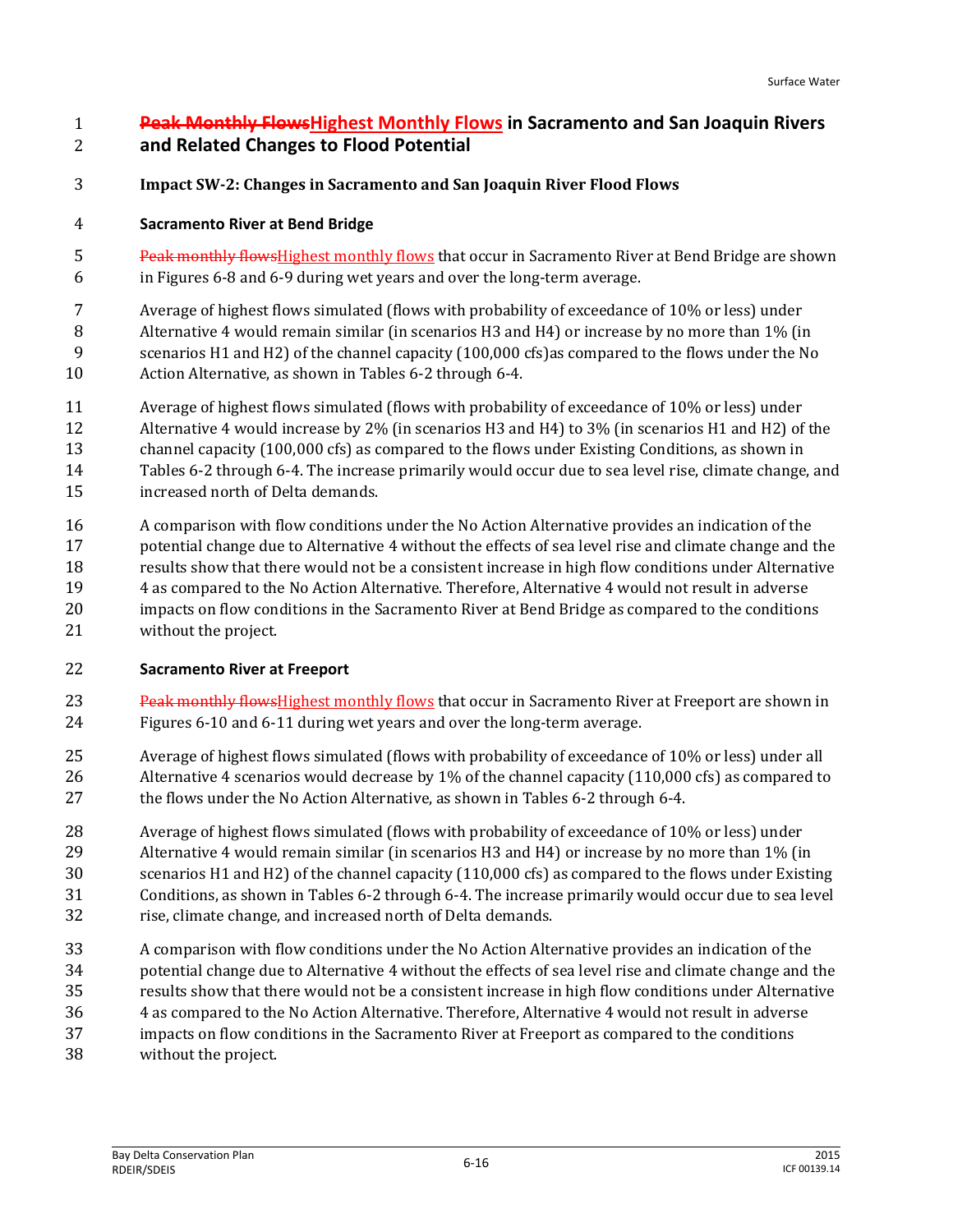#### **San Joaquin River at Vernalis**

2 Peak monthly flows Highest monthly flows that occur in San Joaquin River at Vernalis are shown in Figures 6-12 and 6-13 during wet years and over the long-term average.

 Average of highest flows simulated (flows with probability of exceedance of 10% or less) under all Alternative 4 scenarios would remain similar to (or show less than 1% change with respect to the channel capacity: 52,000 cfs) as compared to the flows under the No Action Alternative, as shown in Tables 6-2 through 6-4.

- Average of highest flows simulated (flows with probability of exceedance of 10% or less) under all
- Alternative 4 scenarios would remain similar (or show less than 1% change with respect to the
- channel capacity: 110,000 cfs) as compared to the flows under Existing Conditions, as shown in
- Tables 6-2 through 6-4.
- A comparison with flow conditions under the No Action Alternative provides an indication of the
- potential change due to Alternative 4 without the effects of sea level rise and climate change and the
- results show that there would not be a consistent increase in high flow conditions under Alternative
- 4 as compared to the No Action Alternative. Therefore, Alternative 4 would not result in adverse
- impacts on flow conditions in the San Joaquin River at Vernalis as compared to the conditions
- without the project.
- **Sacramento River at Locations Upstream of Walnut Grove (downstream of north Delta intakes)**
- 19 Peak monthly flows Highest monthly flows that occur in the n the Sacramento River upstream of Walnut Grove are shown in Figures 6-14 and 6-15 during wet years and over the long-term average.

 Average of highest flows simulated (flows with probability of exceedance of 10% or less) under Alternative 4 would decrease by 8% (in scenarios H1 and H2) to 9% (in scenarios H3 and H4)of the channel capacity (110,000 cfs) as compared to the flows under the No Action Alternative, as shown in Tables 6-2 through 6-4.

- Average of highest flows simulated (flows with probability of exceedance of 10% or less) under Alternative 4 would decrease by 7% (in scenarios H1 and H2) to 8% (in scenarios H3 and H4) of the channel capacity (110,000 cfs) as compared to the flows under Existing Conditions, as shown in Tables 6-2 through 6-4. This decrease primarily would occur due to sea level rise, climate change, and increased north of Delta demands.
- A comparison with flow conditions under the No Action Alternative provides an indication of the potential change due to Alternative 4 without the effects of sea level rise and climate change and the results show that there would not be a consistent increase in high flow conditions under Alternative 4 as compared to the No Action Alternative. Therefore, Alternative 4 would not result in adverse impacts on flow conditions in the Sacramento River upstream of Walnut Grove as compared to the conditions without the project.
- **Trinity River Downstream of Lewiston Dam**
- 37 Peak monthly flows Highest monthly flows that occur in the Trinity River downstream of Lewiston Lake are shown in Figures 6-16 and 6-17 during wet years and over the long-term average.
- Average of highest flows simulated (flows with probability of exceedance of 10% or less) under
- Alternative 4 would remain similar (in scenarios H3 and H4) or increase by no more than 1% (in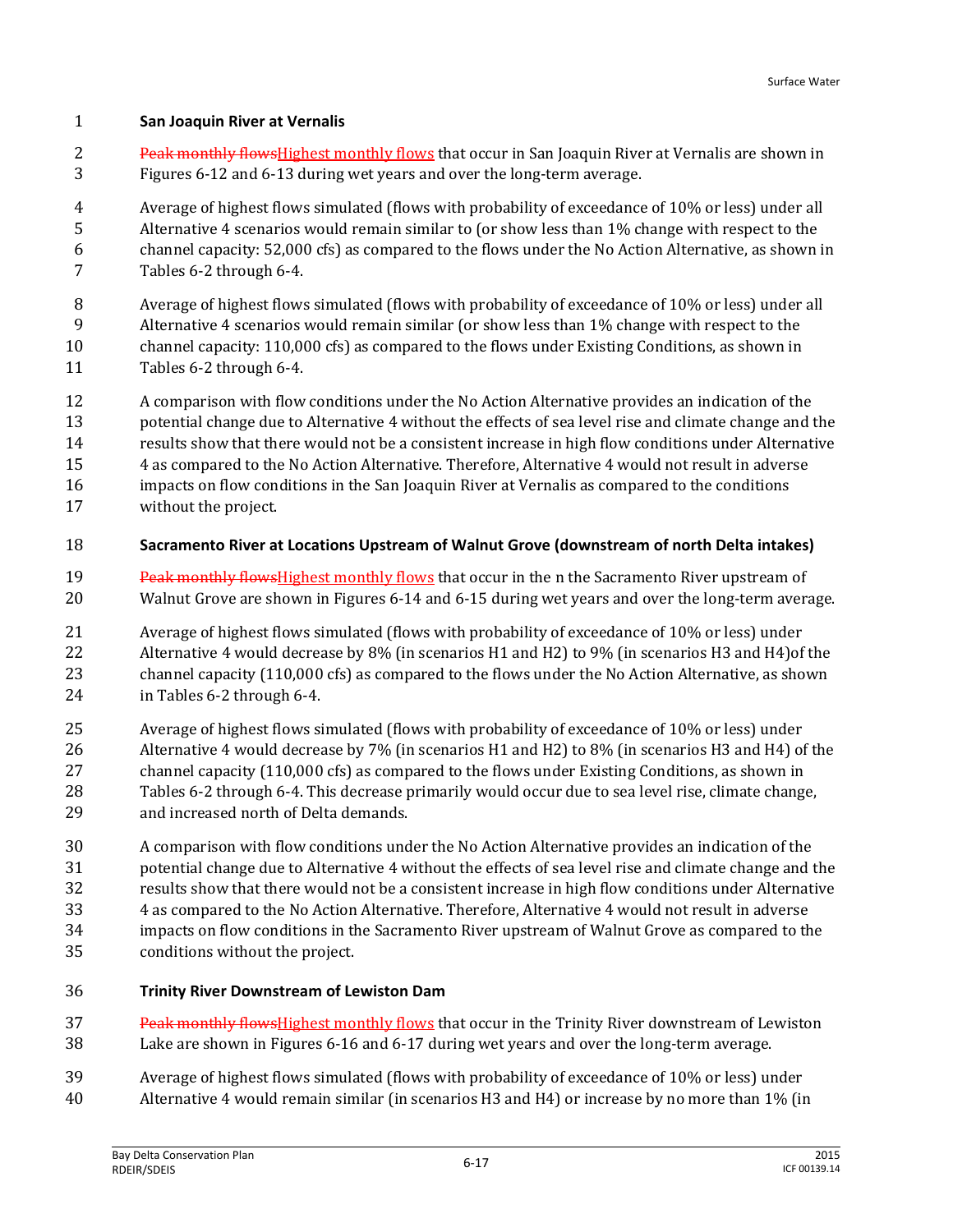- scenarios H1 and H2) of the channel capacity (6,000 cfs) as compared to the flows under the No Action Alternative, as shown in Tables 6-2 through 6-4.
- Average of highest flows simulated (flows with probability of exceedance of 10% or less) under Alternative 4 would increase by 4% (in scenarios H3 and H4) to 5% (in scenarios H1 and H2) of the channel capacity (6,000 cfs) as compared to the flows under Existing Conditions, as shown in Tables 6-2 through 6-4. This increase primarily would occur due to sea level rise, climate change, and increased north of Delta demands.

 A comparison with flow conditions under the No Action Alternative provides an indication of the potential change due to Alternative 4 without the effects of sea level rise and climate change and the results show that there would not be a consistent increase in high flow conditions under Alternative 4 as compared to the No Action Alternative. Therefore, Alternative 4 would not result in adverse impacts on flow conditions in the Trinity River downstream of Lewiston Lake as compared to the conditions without the project.

- **American River Downstream of Nimbus Dam**
- 15 Peak monthly flows Highest monthly flows that occur in the American River at Nimbus Dam are shown in Figures 6-18 and 6-19 during wet years and over the long-term average.
- Average of highest flows simulated (flows with probability of exceedance of 10% or less) under all Alternative 4 scenarios would remain similar to (or show less than 1% change with respect to the channel capacity: 115,000 cfs) as compared to the flows under the No Action Alternative, as shown in Tables 6-2 through 6-4.
- Average of highest flows simulated (flows with probability of exceedance of 10% or less) under all 22 Alternative 4 scenarios would increase by no more than 1% of the channel capacity (115,000 cfs) as compared to the flows under Existing Conditions, as shown in Tables 6-2 through 6-4. This increase primarily would occur due to sea level rise, climate change, and increased north of Delta demands.
- A comparison with flow conditions under the No Action Alternative provides an indication of the 26 potential change due to Alternative 4 without the effects of sea level rise and climate change and the results show that there would not be a consistent increase in high flow conditions under Alternative 4 as compared to the No Action Alternative. Therefore, Alternative 4 would not result in adverse impacts on flow conditions in the American River at Nimbus Dam as compared to the conditions without the project.
- **Feather River Downstream of Thermalito Dam**
- 32 Peak monthly flowsHighest monthly flows that occur in the Feather River downstream of Thermalito Dam are shown in Figures 6-20 and 6-21 during wet years and over the long-term average.
- Average of highest flows simulated (flows with probability of exceedance of 10% or less) under
- Alternative 4 would remain similar (in scenarios H1 and H3) or increase by no more than 1% (in scenarios H2 and H4) of the channel capacity (210,000 cfs) as compared to the flows under the No Action Alternative, as shown in Tables 6-2 through 6-4.
- Average of highest flows simulated (flows with probability of exceedance of 10% or less) under
- Alternative 4 would remain similar (in scenario H3) or increase by no more than 1% (in scenarios
- H1, H2, and H4) of the channel capacity (210,000 cfs) as compared to the flows under Existing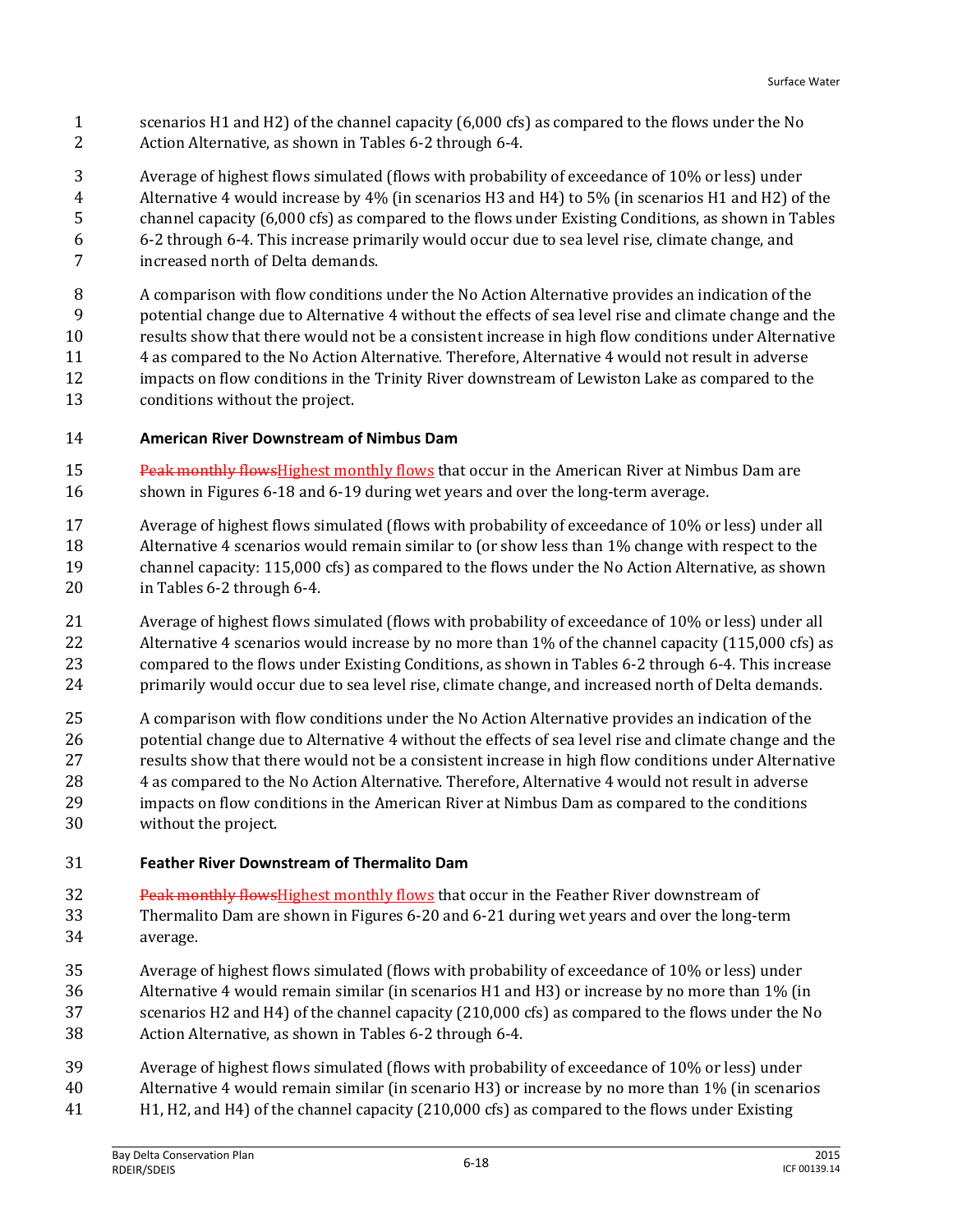- Conditions, as shown in Tables 6-2 through 6-4. The increase primarily would occur due to sea level rise, climate change, and increased north of Delta demands.
- A comparison with flow conditions under the No Action Alternative provides an indication of the potential change due to Alternative 4 without the effects of sea level rise and climate change and the results show that there would not be a consistent increase in high flow conditions under Alternative 4 as compared to the No Action Alternative. Therefore, Alternative 4 would not result in adverse impacts on flow conditions in the Feather River at Thermalito Dam as compared to the conditions without the project.

#### **Yolo Bypass at Fremont Weir**

- 10 Peak monthly spills Highest monthly spills into the Yolo Bypass at Fremont Weir occur in February during wet years, as shown in Figure 6-22.
- Average of highest spills simulated (flows with probability of exceedance of 10% or less) under
- Alternative 4 (in all four Alternative 4 scenarios) would increase no more than 1% of the channel
- capacity as compared to the flows under the No Action Alternative, as shown in Tables 6-2 through
- 6-4.
- Average of highest spills simulated (flows with probability of exceedance of 10% or less) under Alternative 4 would increase by no more than 1% (in scenario H3) to 2% (in scenarios H1, H2, and H4) of the channel capacity (343,000 cfs) as compared to the flows under Existing Conditions, as shown in Tables 6-2 through 6-4. This increase primarily would occur due to sea level rise, climate change, and increased north of Delta demands.
- A comparison with flow conditions under the No Action Alternative provides an indication of the potential change due to Alternative 4 without the effects of sea level rise and climate change and the results show that there would not be a consistent increase in high flow conditions under Alternative 4 as compared to the No Action Alternative. Therefore, Alternative 4 would not result in adverse impacts on flow conditions in the Yolo Bypass at Fremont Weir as compared to the conditions without the project.
- *NEPA Effects:* Overall, Alternative 4 would not result in an increase in potential risk for flood 28 management compared to the No Action Alternative. Peak monthly flows Highest monthly flows under Alternative 4 in the locations considered in this analysis either were similar to or less than **peak monthly flowshighest monthly flows that would occur under the No Action Alternative; or the** 31 increase in peak monthly flowshighest monthly flows would be less than the flood capacity for the channels at these locations.
- Average of highest flows simulated (flows with probability of exceedance of 10% or less) would increase no more than 1% of the channel capacity as compared to the flows under the No Action Alternative.
- Increased frequency of spills due to the proposed notch under Alternative 4 would not cause any
- significant adverse effect in conveying flood flows, because the maximum capacity of the notch is
- 6,000 cfs (less than 2% of the channel capacity); and the notch is closed (no additional flow) when
- the River stage reaches the weir crest elevation. Therefore, even if the notch enables spills before
- the River stage reaches the crest elevation, these spills would be minor relative to the capacity of the
- Bypass. Velocity in the Bypass would increase as the spills occur over the crest; therefore the inertia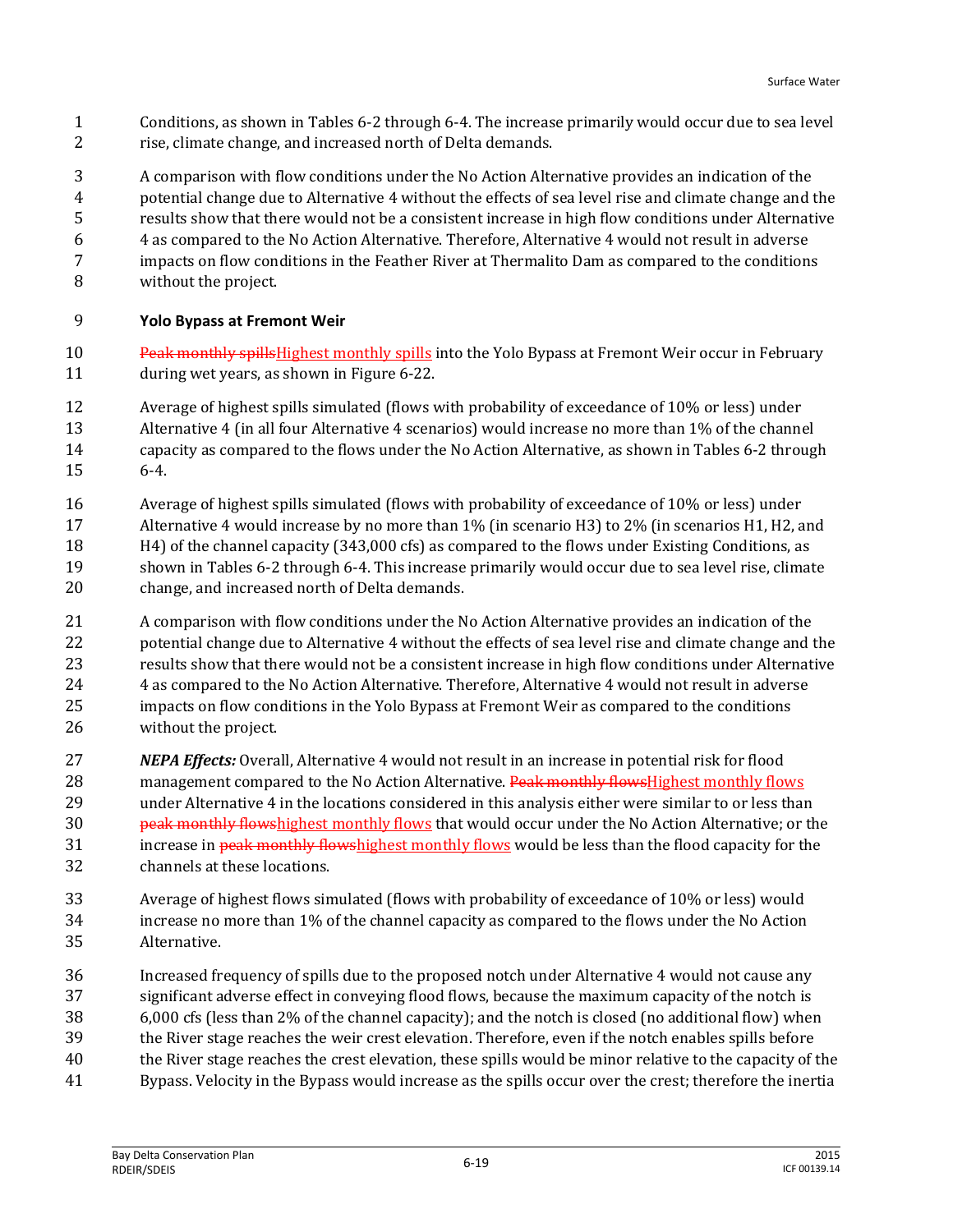- due to earlier spills through the notch would decrease and would not be significant by the time the Bypass reaches full capacity.
- Therefore, Alternative 4 would not result in adverse effects on flood management.

 *CEQA Conclusion:* Alternative 4 would not result in an increase in potential risk for flood management compared to Existing Conditions when the changes due to sea level rise and climate

6 change are eliminated from the analysis. Peak monthly flowsHighest monthly flows under

- Alternative 4 in the locations considered in this analysis either were similar to or less than those
- 8 that would occur under Existing Conditions without the changes in sea level rise and climate change;

9 or the increased peak monthly flowshighest monthly flows would not exceed the flood capacity of

- the channels at these locations. Accordingly, Alternative 4 would result in a less-than-significant
- impact on flood management. No mitigation is required.

## **Reverse Flows in Old and Middle River**

## **Impact SW-3: Change in Reverse Flow Conditions in Old and Middle Rivers**

 Reverse flow conditions for Old and Middle River flows would be reduced under Alternative 4 on a long-term average basis except in May in scenarios H2 and H4 and in April and May in scenarios H1 and H3, compared to reverse flows under both Existing Conditions and the No Action Alternative, as shown in Figure 6-23. Compared to flows under the No Action Alternative, Old and Middle River flows would be less positive in April and May under scenarios H1 and H3 because these scenarios do not include inflow/export ratio criteria for the San Joaquin River in those months, although there are other criteria for Old and Middle River flows assumed in these scenarios. This effect is only seen 21 in May in scenarios H2 and H4 because these two scenarios include enhanced spring outflow requirements. Therefore, Alternative 4 would result in reduced reverse flow conditions in Old and Middle Rivers in June through March and increased reverse flow conditions in April (in scenarios H1 and H3) and May (in all four Alternative 4 scenarios).

 *NEPA Effects:* A comparison with reverse flow conditions under the No Action Alternative provides an indication of the potential change due to Alternative 4 without the effects of sea level rise and climate change and the results show that reverse flow conditions under Alternative 4 would be reduced on a long-term average basis except in April and May as compared to No Action Alternative.

 *CEQA Conclusion:* Alternative 4 would provide positive changes related to reducing reverse flows in Old and Middle Rivers in June through March and negative changes in the form of increased reverse flow conditions in April and May, compared to Existing Conditions. These impacts are considered significant because the increase (more negative) in reverse flow conditions is greater than 1%. The significance of the impact to beneficial use of the surface water for water supplies and aquatic 34 resources, and appropriate Mitigation Measures for those impacts on beneficial uses, <del>Determination</del>

- of the significance of this impact is related to impacts on water quality and aquatic resources. The significance of these impacts is are described in Chapter 8, Water Quality, and Chapter 11, Fisheries
- and Aquatic Resources.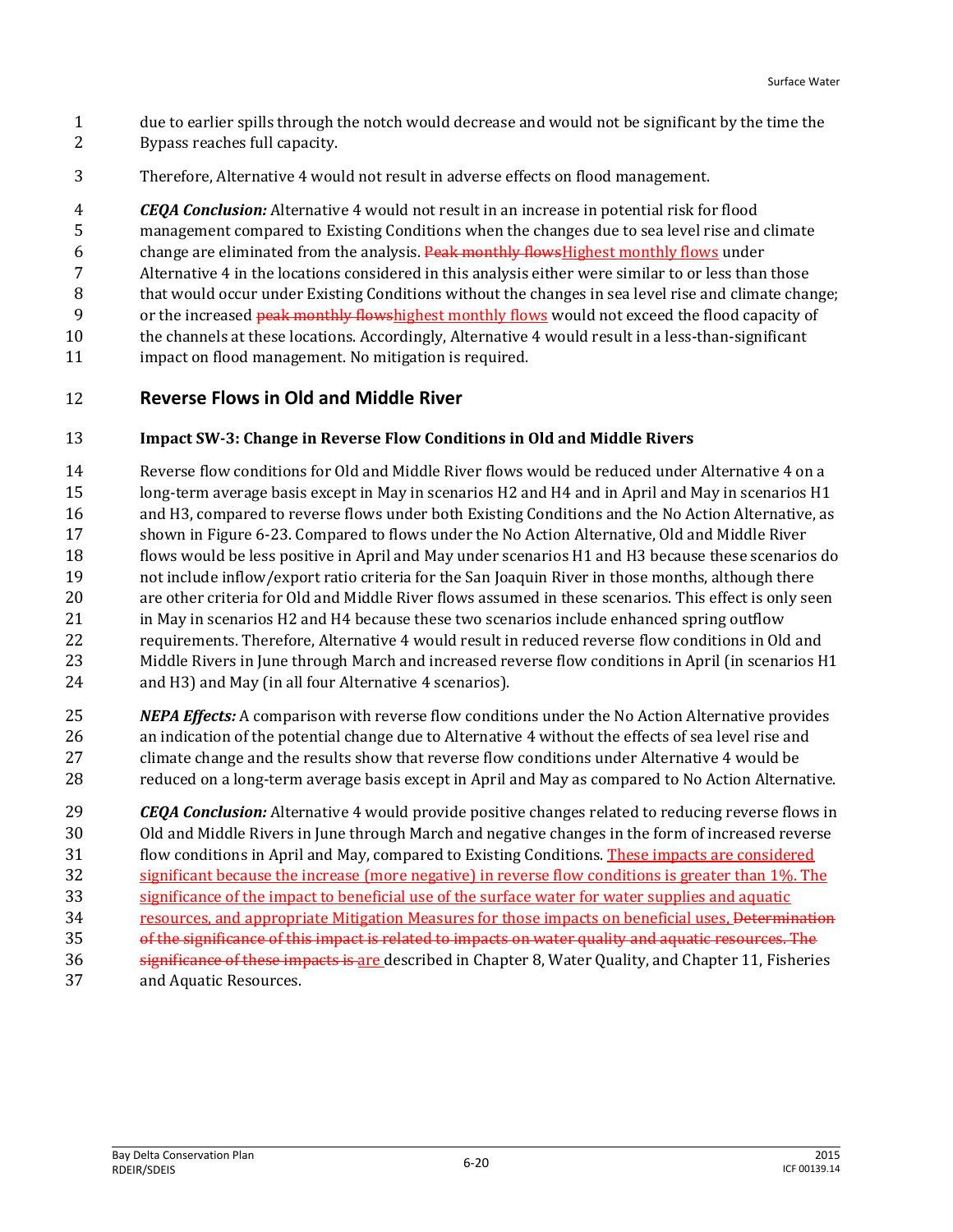**Impact SW-4: Substantially Alter the Existing Drainage Pattern or Substantially Increase the Rate or Amount of Surface Runoff in a Manner That Would Result in Flooding during**

**Construction of Conveyance Facilities**

 *NEPA Effects:* Effects associated with construction and operations of facilities under Alternative 4 5 would be similar to those described under Alternative 1A with the exception of the esterm fewer intakes, elimination of the pumps at the intake locations, and reduction of the intermediate forebay acreage. Additional pumps would be constructed near Clifton Court Forebay under Alternative 4 as 8 compared to Alternative 1A. bBecause similar construction methods and similar features would be 9 used as under Alternative 1A, the types of effects would be similar. However, the. Accordingly, potential for effects would be less than described under Alternative 1A. However, the measures included in Alternative 1A to avoid adverse effects would be included in Alternative 4.

- Alternative 4 would involve excavation, grading, stockpiling, soil compaction, and dewatering that would result in temporary and long-term changes to drainage patterns, drainage paths, and facilities that would in turn, cause changes in drainage flow rates, directions, and velocities. Construction of 15 cofferdams would could impede river flows, cause hydraulic effects, and increase water surface elevations upstream. Potential adverse effects could occur due to increased stormwater runoff from paved areas that could increase flows in local drainages; and changes in sediment accumulation near the intakes. Mitigation Measure SW-4 is available to address effects of runoff and sedimentation.
- **CEOA Conclusion:** Alternative 4 would could result in alterations to drainage patterns, stream courses, and runoff; and potential for increased surface water elevations in the rivers and streams during construction and operations of facilities located within the waterway. Potential impacts could occur due to increased stormwater runoff from paved areas that could increase flows in local drainages, and from changes in sediment accumulation near the intakes. These impacts are considered significant. Mitigation Measure SW-4 would reduce this impact to a less-than-significant level
- **Mitigation Measure SW-4: Implement Measures to Reduce Runoff and Sedimentation**
- Please see Mitigation Measure SW-4 under Impact SW-4 in the discussion of Alternative 1A.

#### **Impact SW-5: Substantially Alter the Existing Drainage Pattern or Substantially Increase the Rate or Amount of Surface Runoff in a Manner That Would Result in Flooding during Construction of Habitat Restoration Area Facilities**

- *NEPA Effects:* Effects of alternating existing drainage patterns under Alternative 4 would be the same as those described for Impact SW-5 under Alternative 1A because the habitat restoration areas would be identical and provisions to avoid adverse effects on drainage patterns would be the same.
- *CEQA Conclusion:* Please see Impact SW-5 conclusion in Alternative 1A.
- **Mitigation Measure SW-4: Implement Measures to Reduce Runoff and Sedimentation**
- Please see Mitigation Measure SW-4 under Impact SW-4 in the discussion of Alternative 1A.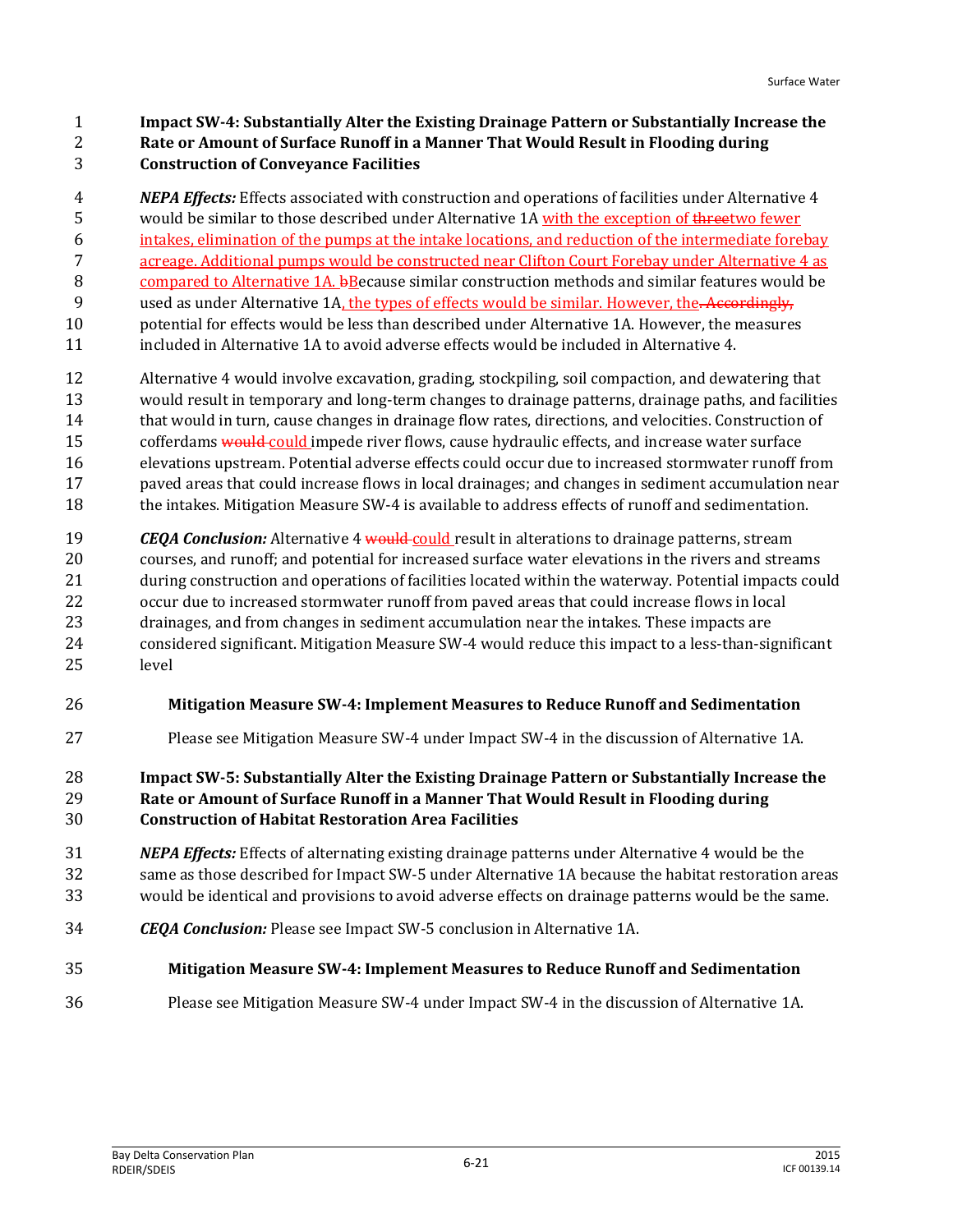**Impact SW-6: Create or Contribute Runoff Water Which Would Exceed the Capacity of**

- **Existing or Planned Stormwater Drainage Systems or Provide Substantial Additional Sources of Polluted Runoff**
- Effects associated with construction and operations of facilities under Alternative 4 would be similar
- to those described under Alternative 1A with the exception of threewo fewer intakes, elimination of
- the pumps at the intake locations, and reduction of the intermediate forebay acreage. Additional
- pumps would be constructed near Clifton Court Forebay under Alternative 4 as compared to
- Alternative 1A. bBecause similar construction methods and similar features would be used as under 9 Alternative 1A, the types of effects would be similar. However, the. Accordingly, potential for effects
- 
- would be less than described under Alternative 1A.
- *NEPA Effects:* Paving, soil compaction, and other activities would increase runoff during facilities construction and operations. Construction and operation of dewatering facilities and associated discharge of water would result in localized increases in flows and water surface elevations in receiving channels. These activities could result in adverse effects if the runoff volume exceeds the capacities of local drainages. Compliance with permit design requirements would avoid adverse effects on surface water quality and flows from dewatering activities. The use of dispersion facilities would reduce the potential for channel erosion. Mitigation Measure SW-4 is available to address adverse effects.
- *CEQA Conclusion:* Alternative 4 actions would include installation of dewatering facilities in accordance with permits issued by the Regional Water Quality Control Board, USACE, and CVFPB (See Section 6.2.2.4). Alternative 4 would include provisions to design the dewatering system in accordance with these permits to avoid significant impacts on surface water quality and flows. As an example, the project would be designed to meet USACE requirements for hydraulic neutrality and CVFPB requirements for access for maintenance and flood-fighting purposes. However, increased runoff could occur from facilities sites during construction or operations and could result in significant impacts if the runoff volume exceeds the capacities of local drainages. These impacts are considered significant. Mitigation Measure SW-4 would reduce this potential impact to a less-than-significant level.
- **Mitigation Measure SW-4: Implement Measures to Reduce Runoff and Sedimentation**
- Please see Mitigation Measure SW-4 under Impact SW-4 in the discussion of Alternative 1A.

## **Impact SW-7: Expose People or Structures to a Significant Risk of Loss, Injury, or Death Involving Flooding Due to the Construction of New Conveyance Facilities**

- *NEPA Effects:* Effects associated with construction of conveyance facilities under Alternative 4 34 would be identical those described under Alternative 1A with the exception of threewo fewer intakes, elimination of the pumps at the intake locations, and reduction of the intermediate forebay 36 acreage. Additional pumps would be constructed near Clifton Court Forebay under Alternative 4 as 37 compared to Alternative 1A. bBecause similar construction methods and similar features would be 38 used as under Alternative 1A, the types of effects would be similar. However, the. Therefore, potential for effects would be less than described under Alternative 1A. However, the measures
- included in Alternative 1A to avoid adverse effects would be included in Alternative 4.
- Alternative 4 would not result in an increase to exposure of people or structures to flooding due to
- construction of the conveyance facilities because the BDCP proponents would be required to comply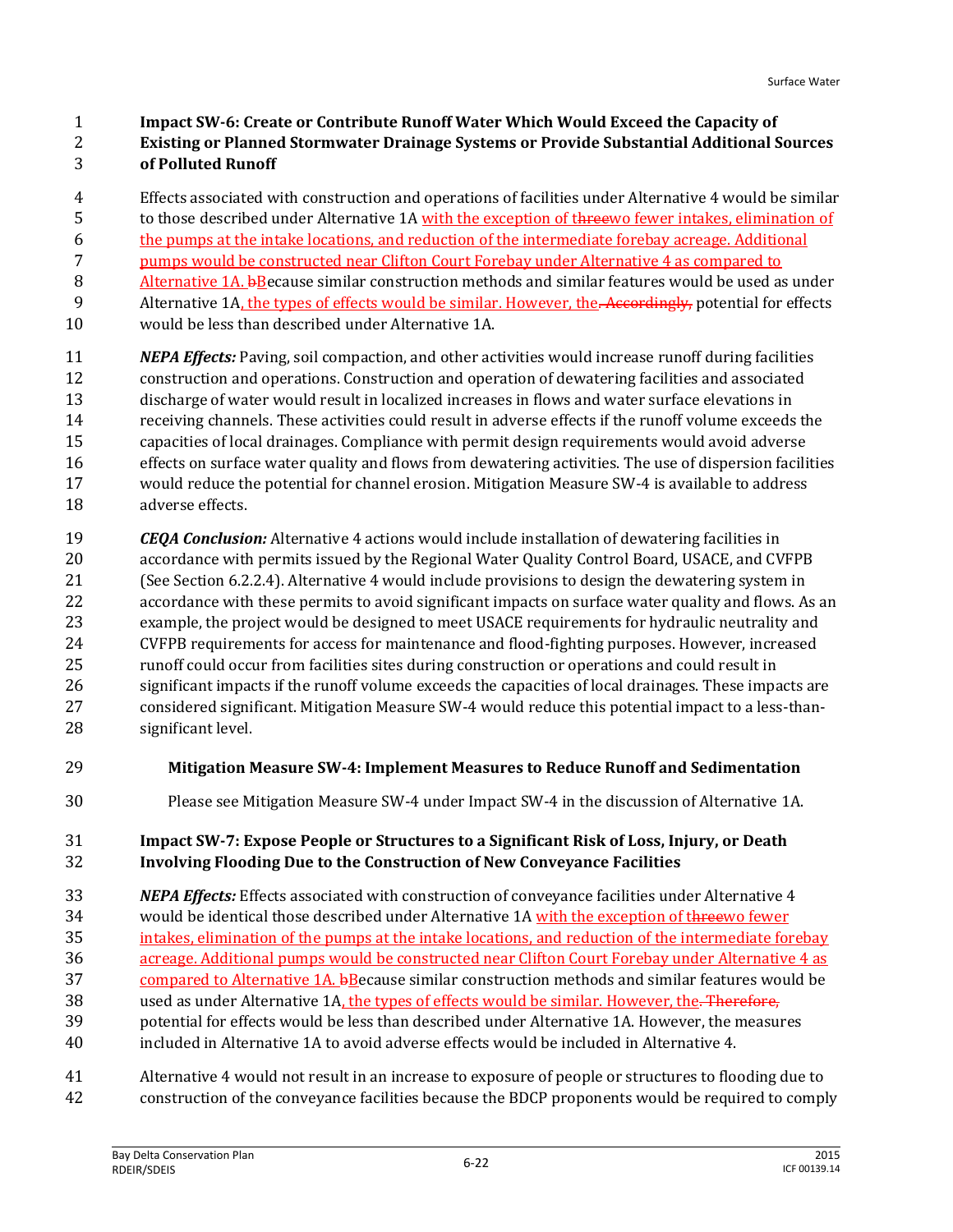with USACE, CVFPB, and DWR requirements to avoid increased flood potential and levee failure due to construction and operation of the facilities as described in Section 6.2.2.4. Additionally, DWR would consult with local reclamation districts to ensure that construction activities would not conflict with reclamation district flood protection measures. Determination of design flood elevations would need to consider sea level rise to reduce impacts. *CEQA Conclusion:* Alternative 4 would not result in an increase to exposure of people or structures to flooding due to construction of the conveyance facilities because the BDCP proponents would be required to comply with the requirements of USACE, CVFPB, and DWR to avoid increased flood potential and levee failure due to construction and operation of the facilities as described in Section 6.2.2.4. If the design flood elevations did not consider sea level rise to reduce impacts, these impacts are considered significant. Mitigation Measure SW-57 would reduce this impact to a less-than-12 significant level. **Mitigation Measure SW-7: Implement Measures to Reduce Flood Damage** Please see Mitigation Measure SW-7 under Impact SW-7 in the discussion of Alternative 1A. **Impact SW-8: Expose People or Structures to a Significant Risk of Loss, Injury, or Death Involving Flooding Due to Habitat Restoration** *NEPA Effects:* Effects of operation of habitat restoration areas on levees under Alternative 4 would be the same as those described for Impact SW-8 under Alternative 1A because the habitat restoration areas would be identical and provisions to avoid adverse effects on drainage patterns would be the same. *CEQA Conclusion:* Please see Impact SW-8 conclusion in Alternative 1A. **Mitigation Measure SW-8: Implement Measures to Address Potential Wind Fetch Issues** Please see Mitigation Measure SW-8 under Impact SW-8 in the discussion of Alternative 1A. **Impact SW-9: Place within a 100-Year Flood Hazard Area Structures Which Would Impede or Redirect Flood Flows, or Be Subject to Inundation by Mudflow** Effects associated with construction and operations of facilities under Alternative 4 would be 27 identical those described under Alternative 1A with the exception of threewo fewer intakes, elimination of the pumps at the intake locations, and reduction of the intermediate forebay acreage. 29 Additional pumps would be constructed near Clifton Court Forebay under Alternative 4 as 30 compared to Alternative 1A. bBecause similar construction methods and similar features would be 31 used as under Alternative 1A, the types of effects would be similar. Therefore However, the potential 32 for effects would be less than described under Alternative 1A. However, the measures included in Alternative 1A to avoid adverse effects would be included in Alternative 4. As described under Impact SW-1, Alternative 4 would not increase flood potential on the Sacramento River, San Joaquin River, Trinity River, American River, or Feather River, or Yolo Bypass, as described under Impact SW-2. Alternative 4 would include measures to address issues associated with alterations to drainage patterns, stream courses, and runoff and potential for increased surface water elevations in the rivers and streams during construction and operations of facilities.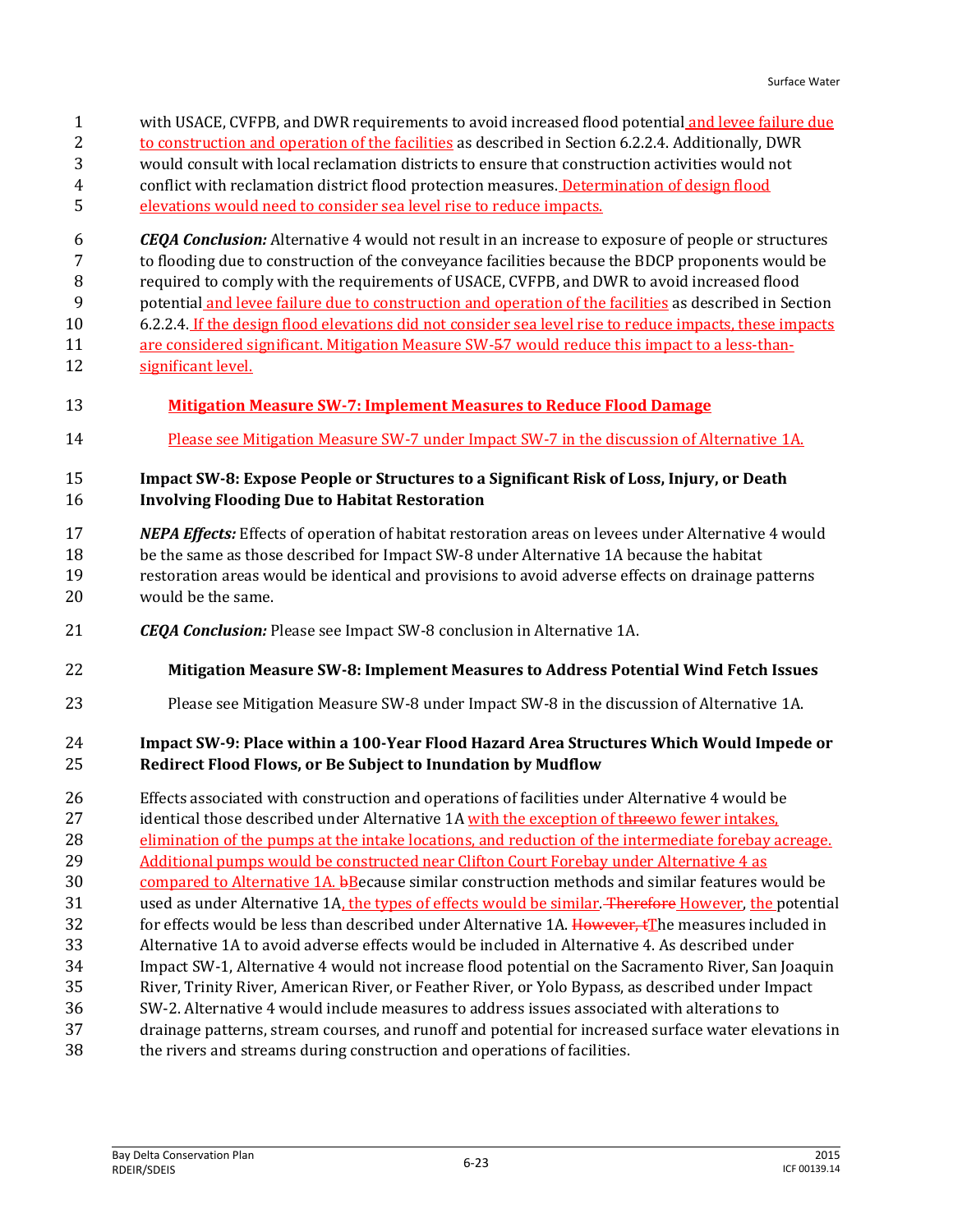*NEPA Effects:* Potential adverse effects could occur due to increased stormwater runoff from paved areas that could increase flows in local drainages; and changes in sediment accumulation near the intakes. These effects are considered adverse. Mitigation Measure SW-4 is available to address these potential effects.

 *CEQA Conclusion:* Alternative 4 would not result in an impedance or redirection of flood flows or conditions that would cause inundation by mudflow due to construction or operations of the conveyance facilities or construction of the habitat restoration facilities because the BDCP proponents would be required to comply with the requirements of USACE, CVFPB, and DWR to avoid increased flood potential as described in Section 6.2.2.4. Potential adverse impacts could occur due to increased stormwater runoff from paved areas that could increase flows in local drainages, as well as changes in sediment accumulation near the intakes. These impacts are considered significant. Mitigation Measure SW-4 would reduce this potential impact to a less-than-significant level.

- **Mitigation Measure SW-4: Implement Measures to Reduce Runoff and Sedimentation**
- Please see Mitigation Measure SW-4 under Impact SW-4 in the discussion of Alternative 1A.

## **6.3.3.10 Alternative 5—Dual Conveyance with Pipeline/Tunnel and Intake 1 (3,000 cfs; Operational Scenario C)**

**Reverse Flows in Old and Middle River**

## **Impact SW-3: Change in Reverse Flow Conditions in Old and Middle Rivers**

 Reverse flow conditions for Old and Middle River flows would be reduced under Alternative 5 on a long-term average basis except in April and May compared to reverse flows under both Existing Conditions and the No Action Alternative, as shown in Figure 6-23. Therefore, Alternative 5 would result in reduced reverse flow conditions in Old and Middle Rivers in June through March and increased reverse flow conditions in April and May.

- *NEPA Effects:* A comparison with reverse flow conditions under the No Action Alternative provides an indication of the potential change due to Alternative 5 without the effects of sea level rise and climate change and the results show that reverse flow conditions under Alternative 5 would be reduced on a long-term average basis except in October, April, and May as compared to No Action Alternative.
- *CEQA Conclusion***:** Alternative 5 would provide positive changes related to reducing reverse flows in Old and Middle Rivers in June through March and negative changes in the form of increased reverse flow conditions in April and May, compared to Existing Conditions. These impacts are considered significant because the increase (more negative) in reverse flow conditions is greater than 1%. The significance of the impact to beneficial use of the surface water for water supplies and aquatic
- 35 resources, and appropriate Mitigation Measures for those impacts on beneficial uses, Determination
- of the significance of this impact is related to impacts on water quality and aquatic resources. The
- significance of these impacts is are described in Chapter 8, *Water Quality*, and Chapter 11, *Fisheries*
- *and Aquatic Resources*.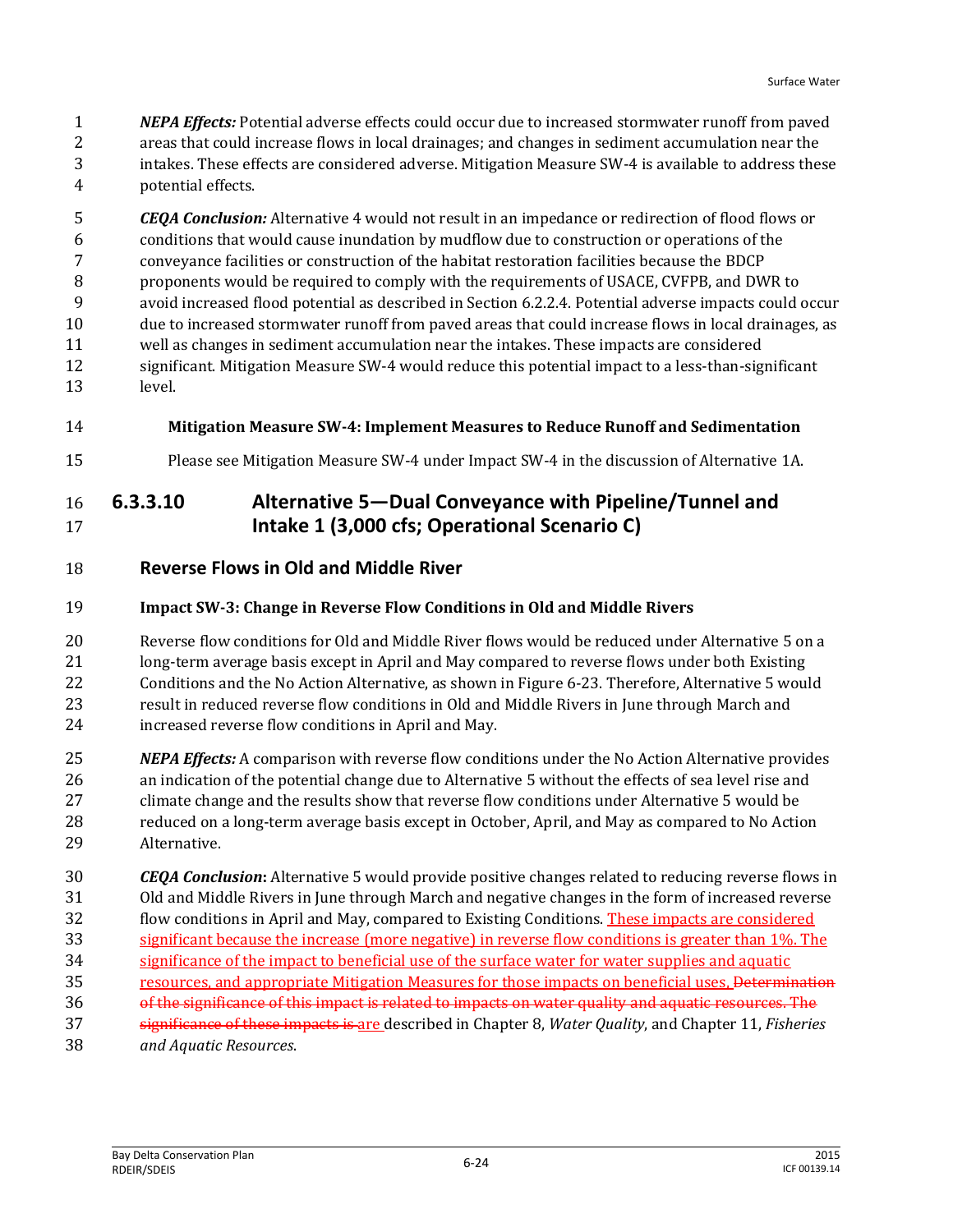#### **Impact SW-7: Expose People or Structures to a Significant Risk of Loss, Injury, or Death Involving Flooding Due to the Construction of New Conveyance Facilities**

 *NEPA Effects:* Effects associated with construction of conveyance facilities under Alternative 5 would be similar those described under Alternative 1A because the facilities would be similar with the exception of four fewer intakes, pumping plants, associated conveyance facilities. Therefore, potential for effects would be less than described under Alternative 1A. However, the measures included in Alternative 1A to avoid adverse effects would be included in Alternative 5. Therefore, Alternative 5 would not result in an increase to exposure of people or structures to flooding due to construction of the conveyance facilities because the BDCP proponents would be required to comply with USACE, CVFPB, and DWR requirements to avoid increased flood potential and levee failure due to construction and operation of the facilities as described in Section 6.2.2.4. Additionally, DWR would consult with local reclamation districts to ensure that construction activities would not 13 conflict with reclamation district flood protection measures. Determination of design flood 14 elevations would need to consider sea level rise to reduce impacts.

 *CEQA Conclusion***:** Alternative 5 would not result in an increase to exposure of people or structures to flooding due to construction of the conveyance facilities because the BDCP proponents would be required to comply with the requirements of USACE, CVFPB, and DWR to avoid increased flood potential and levee failure due to construction and operation of the facilities as described in Section 6.2.2.4. If the design flood elevations did not consider sea level rise to reduce impacts, these impacts

20 are considered significant. Mitigation Measure SW-57 would reduce this impact to a less-than-significant level.

- **Mitigation Measure SW-7: Implement Measures to Reduce Flood Damage**
- 23 Please see Mitigation Measure SW-7 under Impact SW-7 in the discussion of Alternative 1A.

## **6.3.3.11 Alternative 6A—Isolated Conveyance with Pipeline/Tunnel and Intakes 1–5 (15,000 cfs; Operational Scenario D)**

**Reverse Flows in Old and Middle River**

## **Impact SW-7: Expose People or Structures to a Significant Risk of Loss, Injury, or Death Involving Flooding Due to the Construction of New Conveyance Facilities**

 *NEPA Effects:* Effects associated with construction of conveyance facilities under Alternative 6A would be identical to those described under Alternative 1A because the facilities would be identical.

 Alternative 6A would not result in an increase to exposure of people or structures to flooding due to construction of the conveyance facilities because the BDCP proponents would be required to comply

- with USACE, CVFPB, and DWR to avoid increased flood potential and levee failure due to
- construction and operation of the facilities as described in Section 6.2.2.4. Additionally, DWR would
- consult with local reclamation districts to ensure that construction activities would not conflict with
- reclamation district flood protection measures. Determination of design flood elevations would need to consider sea level rise to reduce impacts.
- *CEQA Conclusion***:** Alternative 6A would not result in an increase to exposure of people or structures
- to flooding due to construction of the conveyance facilities because the BDCP proponents would be
- required to comply with the requirements of USACE, CVFPB, and DWR to avoid increased flood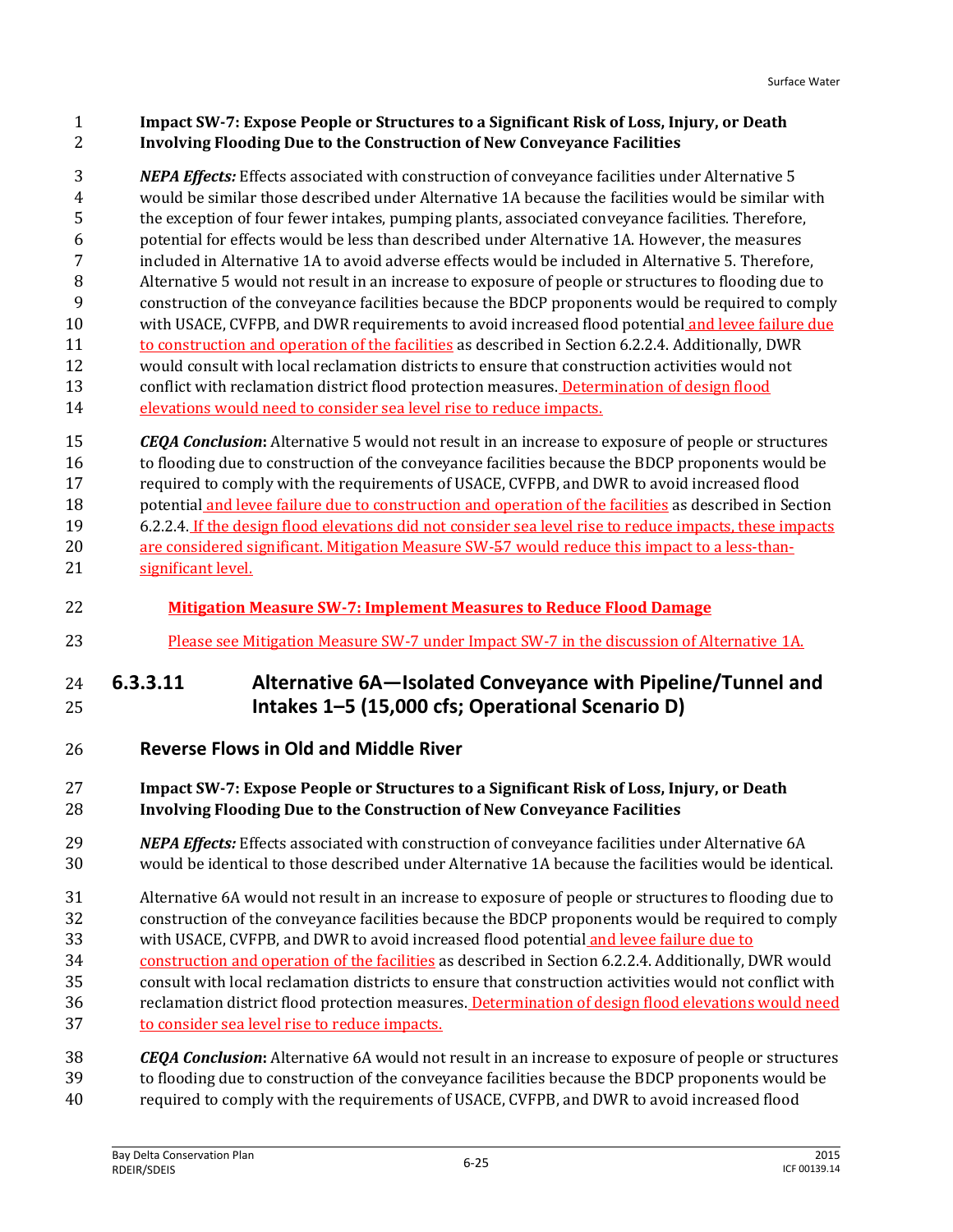| $\overline{2}$<br>3<br>4                           | 6.2.2.4. If the design flood elevations did not consider sea level rise to reduce impacts, these impacts<br>are considered significant. Mitigation Measure SW-57 would reduce this impact to a less-than-<br>significant level.                                                                                                                                                                                                                                                                                                                                                                                                                                                                                                                                                                                                                                                                                   |
|----------------------------------------------------|-------------------------------------------------------------------------------------------------------------------------------------------------------------------------------------------------------------------------------------------------------------------------------------------------------------------------------------------------------------------------------------------------------------------------------------------------------------------------------------------------------------------------------------------------------------------------------------------------------------------------------------------------------------------------------------------------------------------------------------------------------------------------------------------------------------------------------------------------------------------------------------------------------------------|
| 5                                                  | <b>Mitigation Measure SW-7: Implement Measures to Reduce Flood Damage</b>                                                                                                                                                                                                                                                                                                                                                                                                                                                                                                                                                                                                                                                                                                                                                                                                                                         |
| 6                                                  | Please see Mitigation Measure SW-7 under Impact SW-7 in the discussion of Alternative 1A.                                                                                                                                                                                                                                                                                                                                                                                                                                                                                                                                                                                                                                                                                                                                                                                                                         |
| $\overline{7}$<br>8                                | Alternative 6B-Isolated Conveyance with East Alignment and<br>6.3.3.12<br>Intakes 1-5 (15,000 cfs; Operational Scenario D)                                                                                                                                                                                                                                                                                                                                                                                                                                                                                                                                                                                                                                                                                                                                                                                        |
| 9                                                  | <b>Reverse Flows in Old and Middle River</b>                                                                                                                                                                                                                                                                                                                                                                                                                                                                                                                                                                                                                                                                                                                                                                                                                                                                      |
| 10<br>11                                           | Impact SW-7: Expose People or Structures to a Significant Risk of Loss, Injury, or Death<br>Involving Flooding Due to the Construction of New Conveyance Facilities                                                                                                                                                                                                                                                                                                                                                                                                                                                                                                                                                                                                                                                                                                                                               |
| 12<br>13<br>14<br>15<br>16<br>17<br>18<br>19<br>20 | <b>NEPA Effects:</b> Effects associated with construction of conveyance facilities under Alternative 6B<br>would be identical to those described under Alternative 1B because the facilities would be identical.<br>Alternative 6B would not result in an increase to exposure of people or structures to flooding due to<br>construction of the conveyance facilities because the BDCP proponents would be required to comply<br>with USACE, CVFPB, and DWR requirements to avoid increased flood potential and levee failure due<br>to construction and operation of the facilities as described in Section 6.2.2.4. Additionally, DWR<br>would consult with local reclamation districts to ensure that construction activities would not<br>conflict with reclamation district flood protection measures. Determination of design flood<br>elevations would need to consider sea level rise to reduce impacts. |
| 21<br>22<br>23<br>24<br>25<br>26<br>27             | <b>CEQA Conclusion:</b> Alternative 6B would not result in an increase to exposure of people or structures<br>to flooding due to construction of the conveyance facilities because the BDCP proponents would be<br>required to comply with the requirements of USACE, CVFPB, and DWR to avoid increased flood<br>potential and levee failure due to construction and operation of the facilities as described in Section<br>6.2.2.4. If the design flood elevations did not consider sea level rise to reduce impacts, these impacts<br>are considered significant. Mitigation Measure SW-57 would reduce this impact to a less-than-<br>significant level.                                                                                                                                                                                                                                                       |
| 28                                                 | <b>Mitigation Measure SW-7: Implement Measures to Reduce Flood Damage</b>                                                                                                                                                                                                                                                                                                                                                                                                                                                                                                                                                                                                                                                                                                                                                                                                                                         |
| 29                                                 | <u>Please see Mitigation Measure SW-7 under Impact SW-7 in the discussion of Alternative 1A.</u>                                                                                                                                                                                                                                                                                                                                                                                                                                                                                                                                                                                                                                                                                                                                                                                                                  |
| 30<br>31                                           | 6.3.3.13<br>Alternative 6C-Isolated Conveyance with West Alignment and<br>Intakes W1-W5 (15,000 cfs; Operational Scenario D                                                                                                                                                                                                                                                                                                                                                                                                                                                                                                                                                                                                                                                                                                                                                                                       |
| 32                                                 | <b>Reverse Flows in Old and Middle River</b>                                                                                                                                                                                                                                                                                                                                                                                                                                                                                                                                                                                                                                                                                                                                                                                                                                                                      |
| 33<br>34                                           | Impact SW-7: Expose People or Structures to a Significant Risk of Loss, Injury, or Death<br>Involving Flooding Due to the Construction of New Conveyance Facilities                                                                                                                                                                                                                                                                                                                                                                                                                                                                                                                                                                                                                                                                                                                                               |
| 35<br>36<br>37                                     | <b>NEPA Effects:</b> Effects associated with construction of conveyance facilities under Alternative 6C<br>would be identical to those described under Alternative 1C because the facilities would be identical.<br>Alternative 6B would not result in an increase to exposure of people or structures to flooding due to                                                                                                                                                                                                                                                                                                                                                                                                                                                                                                                                                                                         |

1 potential and levee failure due to construction and operation of the facilities as described in Section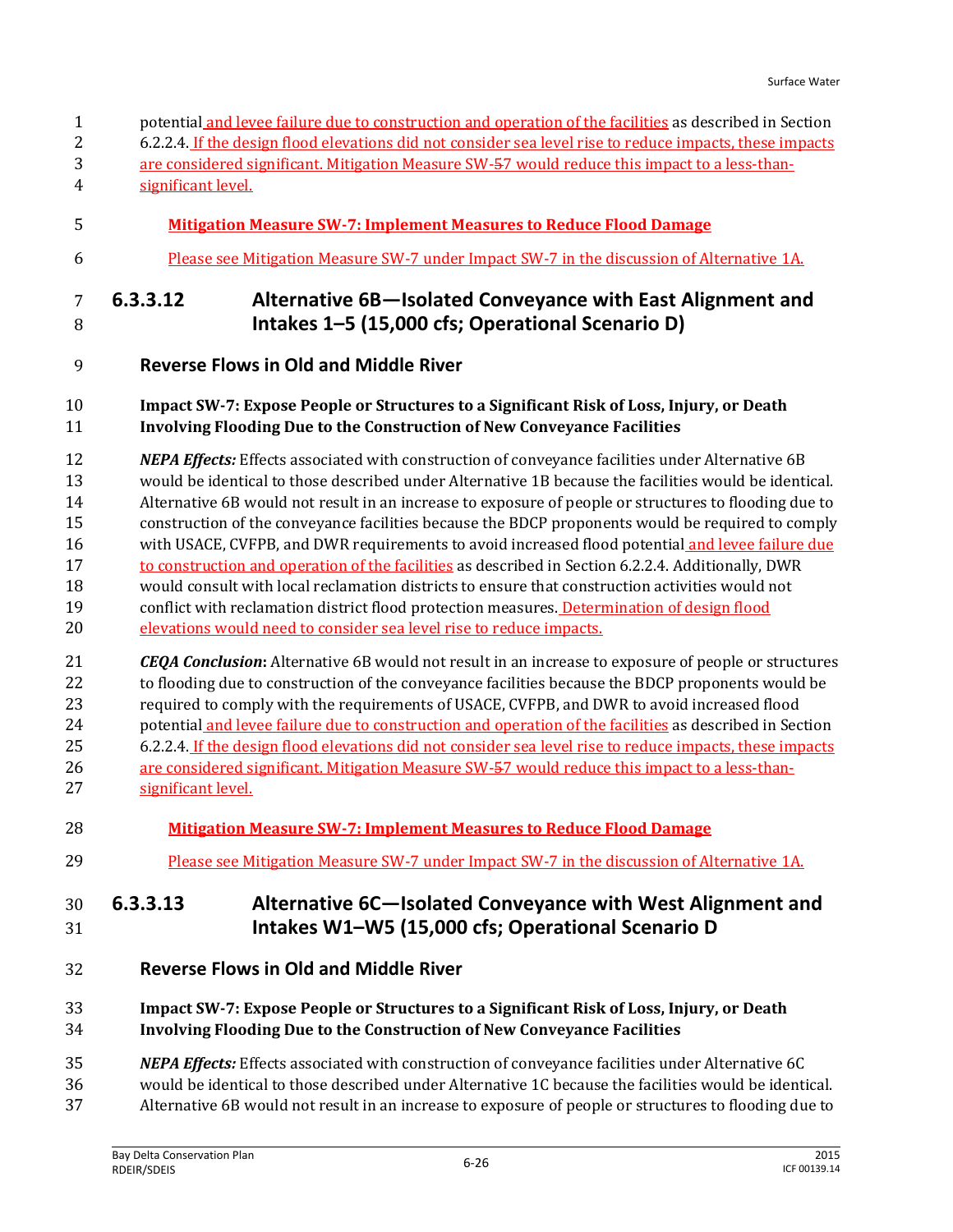- construction of the conveyance facilities because the BDCP proponents would be required to comply with USACE, CVFPB, and DWR requirements to avoid increased flood potential and levee failure due to construction and operation of the facilities as described in Section 6.2.2.4. Additionally, DWR would consult with local reclamation districts to ensure that construction activities would not conflict with reclamation district flood protection measures. Determination of design flood elevations would need to consider sea level rise to reduce impacts. *CEQA Conclusion***:** Alternative 6C would not result in an increase to exposure of people or structures to flooding due to construction of the conveyance facilities because the BDCP proponents would be required to comply with requirements of the USACE, CVFPB, and DWR to avoid increased flood potential and levee failure due to construction and operation of the facilities as described in Section 6.2.2.4. If the design flood elevations did not consider sea level rise to reduce impacts, these impacts are considered significant. Mitigation Measure SW-57 would reduce this impact to a less-than- significant level. **Mitigation Measure SW-7: Implement Measures to Reduce Flood Damage** Please see Mitigation Measure SW-7 under Impact SW-7 in the discussion of Alternative 1A. **6.3.3.14 Alternative 7—Dual Conveyance with Pipeline/Tunnel, Intakes 2, 3, and 5, and Enhanced Aquatic Conservation (9,000 cfs; Operational Scenario E)**
- **Reverse Flows in Old and Middle River**

## **Impact SW-7: Expose People or Structures to a Significant Risk of Loss, Injury, or Death Involving Flooding Due to the Construction of New Conveyance Facilities**

 *NEPA Effects:* Effects associated with construction of conveyance facilities under Alternative 7 would be similar to those described under Alternative 1A because the facilities would be similar with the exception of two fewer intakes, pumping plants, and associated conveyance facilities. Therefore, potential for effects would be less than described under Alternative 1A. However, the measures included in Alternative 1A to avoid adverse effects would be included in Alternative 7. Therefore, Alternative 3 would not result in an increase to exposure of people or structures to flooding due to construction of the conveyance facilities because the BDCP proponents would be required to comply with USACE, CVFPB, and DWR requirements to avoid increased flood potential and levee failure due to construction and operation of the facilities as described in Section 6.2.2.4. Additionally, DWR would consult with local reclamation districts to ensure that construction activities would not conflict with reclamation district flood protection measures. Determination of design flood elevations would need to consider sea level rise to reduce impacts. *CEQA Conclusion***:** Alternative 7 would not result in an increase to exposure of people or structures

- to flooding due to construction of the conveyance facilities because the BDCP proponents would be required to comply with the requirements of USACE, CVFPB, and DWR to avoid increased flood
- potential and levee failure due to construction and operation of the facilities as described in Section
- 6.2.2.4. If the design flood elevations did not consider sea level rise to reduce impacts, these impacts
- are considered significant. Mitigation Measure SW-57 would reduce this impact to a less-than-
- significant level.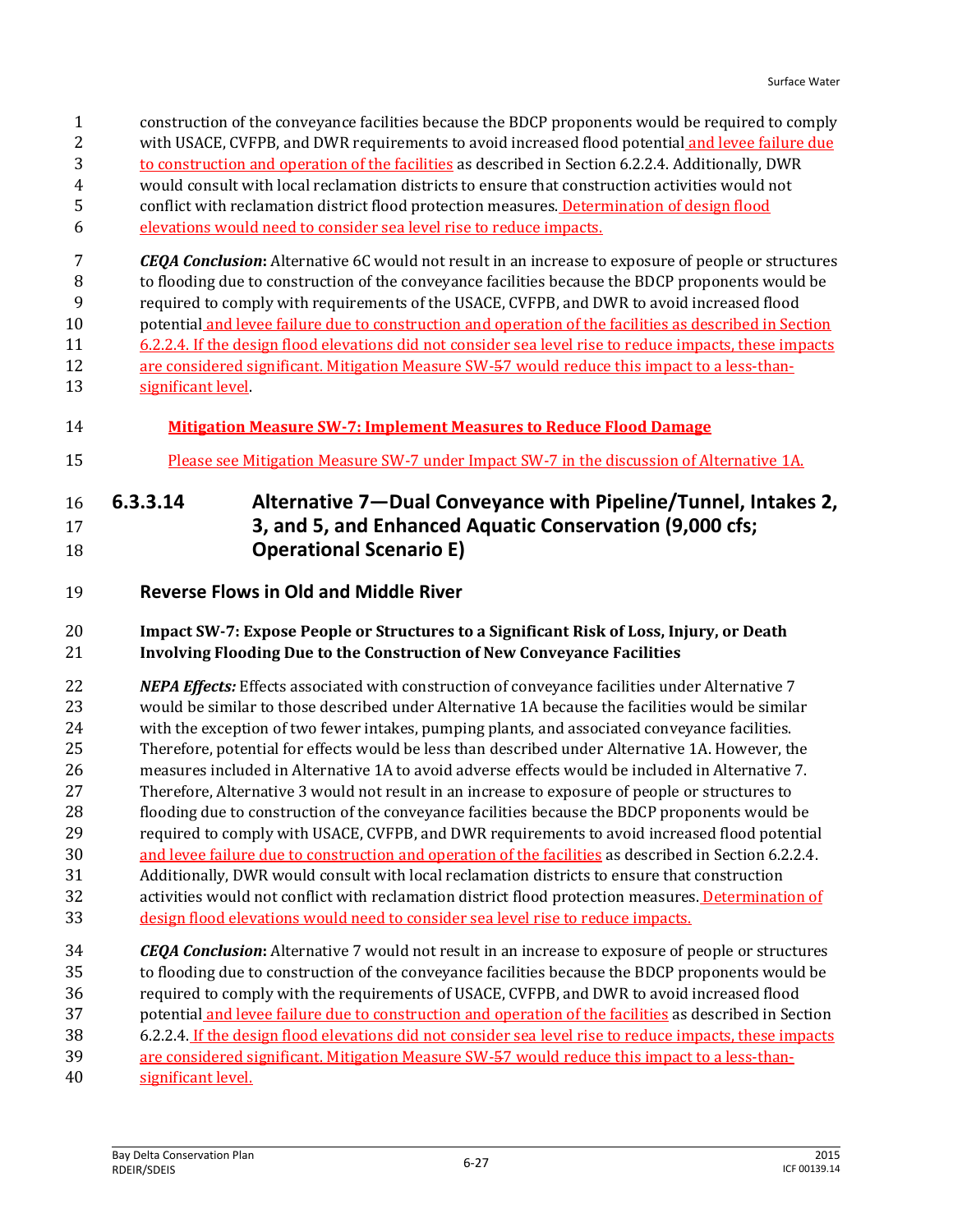| $\mathbf{1}$                                                        | <b>Mitigation Measure SW-7: Implement Measures to Reduce Flood Damage</b>                                                                                                                                                                                                                                                                                                                                                                                                                                                                                                                                                                                                                                                                                                                                                                                                                                                                                                                                                                                                                                                                                                                                                  |
|---------------------------------------------------------------------|----------------------------------------------------------------------------------------------------------------------------------------------------------------------------------------------------------------------------------------------------------------------------------------------------------------------------------------------------------------------------------------------------------------------------------------------------------------------------------------------------------------------------------------------------------------------------------------------------------------------------------------------------------------------------------------------------------------------------------------------------------------------------------------------------------------------------------------------------------------------------------------------------------------------------------------------------------------------------------------------------------------------------------------------------------------------------------------------------------------------------------------------------------------------------------------------------------------------------|
| 2                                                                   | Please see Mitigation Measure SW-7 under Impact SW-7 in the discussion of Alternative 1A.                                                                                                                                                                                                                                                                                                                                                                                                                                                                                                                                                                                                                                                                                                                                                                                                                                                                                                                                                                                                                                                                                                                                  |
| 3<br>$\overline{4}$<br>5                                            | Alternative 8-Dual Conveyance with Pipeline/Tunnel, Intakes 2,<br>6.3.3.15<br>3, and 5, and Increased Delta Outflow (9,000 cfs; Operational<br><b>Scenario F)</b>                                                                                                                                                                                                                                                                                                                                                                                                                                                                                                                                                                                                                                                                                                                                                                                                                                                                                                                                                                                                                                                          |
| 6                                                                   | <b>Reverse Flows in Old and Middle River</b>                                                                                                                                                                                                                                                                                                                                                                                                                                                                                                                                                                                                                                                                                                                                                                                                                                                                                                                                                                                                                                                                                                                                                                               |
| 7<br>8                                                              | Impact SW-7: Expose People or Structures to a Significant Risk of Loss, Injury, or Death<br><b>Involving Flooding Due to the Construction of New Conveyance Facilities</b>                                                                                                                                                                                                                                                                                                                                                                                                                                                                                                                                                                                                                                                                                                                                                                                                                                                                                                                                                                                                                                                 |
| 9<br>10<br>11<br>12<br>13<br>14<br>15<br>16<br>17<br>18<br>19<br>20 | <b>NEPA Effects:</b> Effects associated with construction of conveyance facilities under Alternative 8<br>would be similar to those described under Alternative 1A because the facilities would be similar<br>with the exception of two fewer intakes, pumping plants, and associated conveyance facilities.<br>Therefore, potential for effects would be less than described under Alternative 1A. However, the<br>measures included in Alternative 1A to avoid adverse effects would be included in Alternative 8.<br>Therefore, Alternative 8 would not result in an increase to exposure of people or structures to<br>flooding due to construction of the conveyance facilities because the facilities would be required to<br>comply with USACE, CVFPB, and DWR requirements to avoid increased flood potential and levee<br>failure due to construction and operation of the facilities as described in Section 6.2.2.4.<br>Additionally, DWR would consult with local reclamation districts to ensure that construction<br>activities would not conflict with reclamation district flood protection measures. Determination of<br>design flood elevations would need to consider sea level rise to reduce impacts. |
| 21<br>22<br>23<br>24<br>25<br>26                                    | <b>CEQA Conclusion:</b> Alternative 8 would not result in an increase to exposure of people or structures<br>to flooding due to construction of the conveyance facilities because the facilities would be required<br>to comply with USACE, CVFPB, and DWR requirement to avoid increased flood potential and levee<br>failure due to construction and operation of the facilities as described in Section 6.2.2.4. If the design<br>flood elevations did not consider sea level rise to reduce impacts, these impacts are considered<br>significant. Mitigation Measure SW-57 would reduce this impact to a less-than-significant level.                                                                                                                                                                                                                                                                                                                                                                                                                                                                                                                                                                                  |
| 27                                                                  | <b>Mitigation Measure SW-7: Implement Measures to Reduce Flood Damage</b>                                                                                                                                                                                                                                                                                                                                                                                                                                                                                                                                                                                                                                                                                                                                                                                                                                                                                                                                                                                                                                                                                                                                                  |
| 28                                                                  | Please see Mitigation Measure SW-7 under Impact SW-7 in the discussion of Alternative 1A.                                                                                                                                                                                                                                                                                                                                                                                                                                                                                                                                                                                                                                                                                                                                                                                                                                                                                                                                                                                                                                                                                                                                  |
| 29<br>30                                                            | Alternative 9-Through Delta/Separate Corridors (15,000 cfs;<br>6.3.3.16<br><b>Operational Scenario G)</b>                                                                                                                                                                                                                                                                                                                                                                                                                                                                                                                                                                                                                                                                                                                                                                                                                                                                                                                                                                                                                                                                                                                  |
| 31                                                                  | <b>Reverse Flows in Old and Middle River</b>                                                                                                                                                                                                                                                                                                                                                                                                                                                                                                                                                                                                                                                                                                                                                                                                                                                                                                                                                                                                                                                                                                                                                                               |
| 32                                                                  | <b>Impact SW-3: Change in Reverse Flow Conditions in Old and Middle Rivers</b>                                                                                                                                                                                                                                                                                                                                                                                                                                                                                                                                                                                                                                                                                                                                                                                                                                                                                                                                                                                                                                                                                                                                             |
| 33                                                                  | Old and Middle River flow criteria in Alternative 9 is only applied to flows in the Middle River.                                                                                                                                                                                                                                                                                                                                                                                                                                                                                                                                                                                                                                                                                                                                                                                                                                                                                                                                                                                                                                                                                                                          |
| 34<br>35<br>36<br>37                                                | Reverse flow conditions for Old and Middle River flows would be reduced under Alternative 9 on a<br>long-term average basis only June compared to conditions under the No Action Alternative, as<br>shown in Figure 6-23. Therefore, Alternative 9 would result in adverse impacts in the form of<br>increased reverse flow conditions in almost all months.                                                                                                                                                                                                                                                                                                                                                                                                                                                                                                                                                                                                                                                                                                                                                                                                                                                               |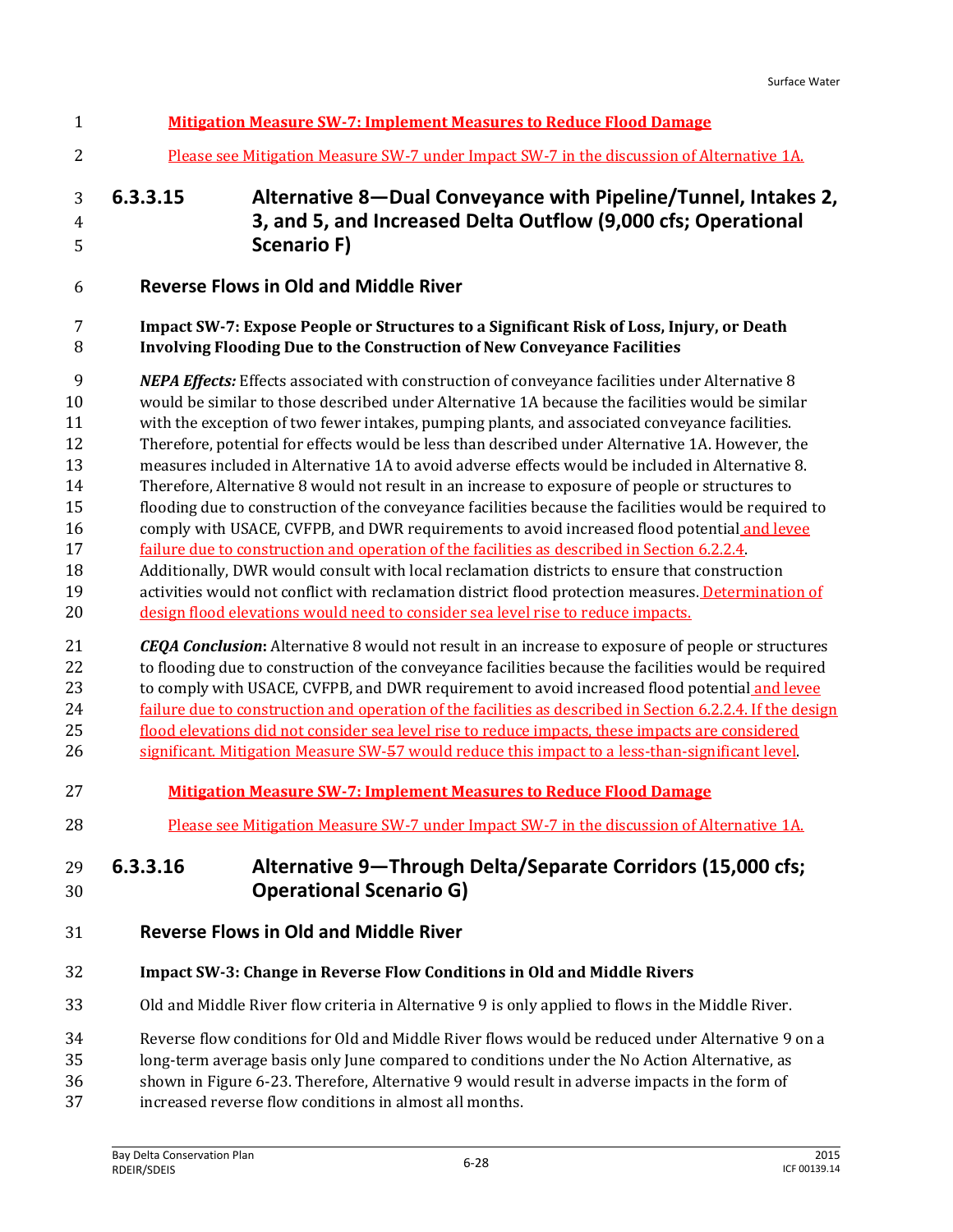- Reverse flow conditions for Old and Middle River flows would be reduced under Alternative 9 on a
- long-term average basis in months June through November compared to reverse flows under Existing Conditions, as shown in Figure 6-23. However, these differences represent changes under
- Alternative 9, increased demands from Existing Conditions to No Action Alternative, and changes
- due to sea level rise and climate change.
- *NEPA Effects:* A comparison with reverse flow conditions under the No Action Alternative provides an indication of the potential change due to Alternative 9 without the effects of sea level rise and climate change and the results show that reverse flow conditions under Alternative 9 would be more likely to occur on a long-term average basis except in June as compared to No Action Alternative.
- *CEQA Conclusion***:** Alternative 9 would provide negative changes in the form of increased reverse
- flow conditions in all months except June, compared to Existing Conditions. These impacts are
- considered significant because the increase (more negative) in reverse flow conditions is greater
- 14 than 1%. The significance of the impact to beneficial use of the surface water for water supplies and
- aquatic resources, and appropriate Mitigation Measures for those impacts on beneficial uses,
- Determination of the significance of this impact is related to impacts on water quality and aquatic resources. The significance of these impacts is are described in Chapter 8, *Water Quality*, and
- Chapter 11, *Fisheries and Aquatic Resources*.

#### **Impact SW-7: Expose People or Structures to a Significant Risk of Loss, Injury, or Death Involving Flooding Due to the Construction of New Conveyance Facilities**

- As described under Impact SW-4, facilities under Alternative 9 would be designed to avoid increased flood potential as compared to Existing Conditions or the No Action Alternative in accordance with the requirements of USACE, CVFPB, and DWR. As described under Impact SW-1, Alternative 9 would not increase flood potential on the Sacramento River, San Joaquin River, or Yolo Bypass.
- USACE, CVFPB, and DWR would require facilities constructed under Alternative 9 that would disturb existing levees to be designed in a manner that would not adversely affect existing flood protection. Facilities construction would include temporary cofferdams, stability analyses, monitoring, and slope remediation, as described in Chapter 3, *Description of Alternatives*. For the excavation of existing levees for installation of fish screens and operable barriers, sheet pile wall installation would minimize effects on slope stability during construction. Dewatering inside the cofferdams or adjacent to the existing levees would remove waterside slope resistance and lead to slope instability. Slopes would be constructed in accordance with existing engineering standards, as described in Chapter 3, *Description of Alternatives*.
- Some project facilities could require rerouting of access roads and waterways that could be used during times of evacuation or emergency response.
- Alternative 9 would be designed to avoid increased flood potential compared to Existing Conditions or the No Action Alternative, in accordance with the requirements of USACE, CVFPB, and DWR.
- *NEPA Effects:* Alternative 9 would not result in an increased exposure of people or structures to flooding due to construction of the conveyance facilities because the BDCP proponents would be required to comply with USACE, CVFPB, and DWR requirements to avoid increased flood potential and levee failure due to construction and operation of the facilities as described in Section 6.2.2.4. Additionally, DWR would consult with local reclamation districts to ensure that construction
	- Bay Delta Conservation Plan<br>RDEIR/SDEIS RDEIR/SDEIS 6-29 <sup>2015</sup>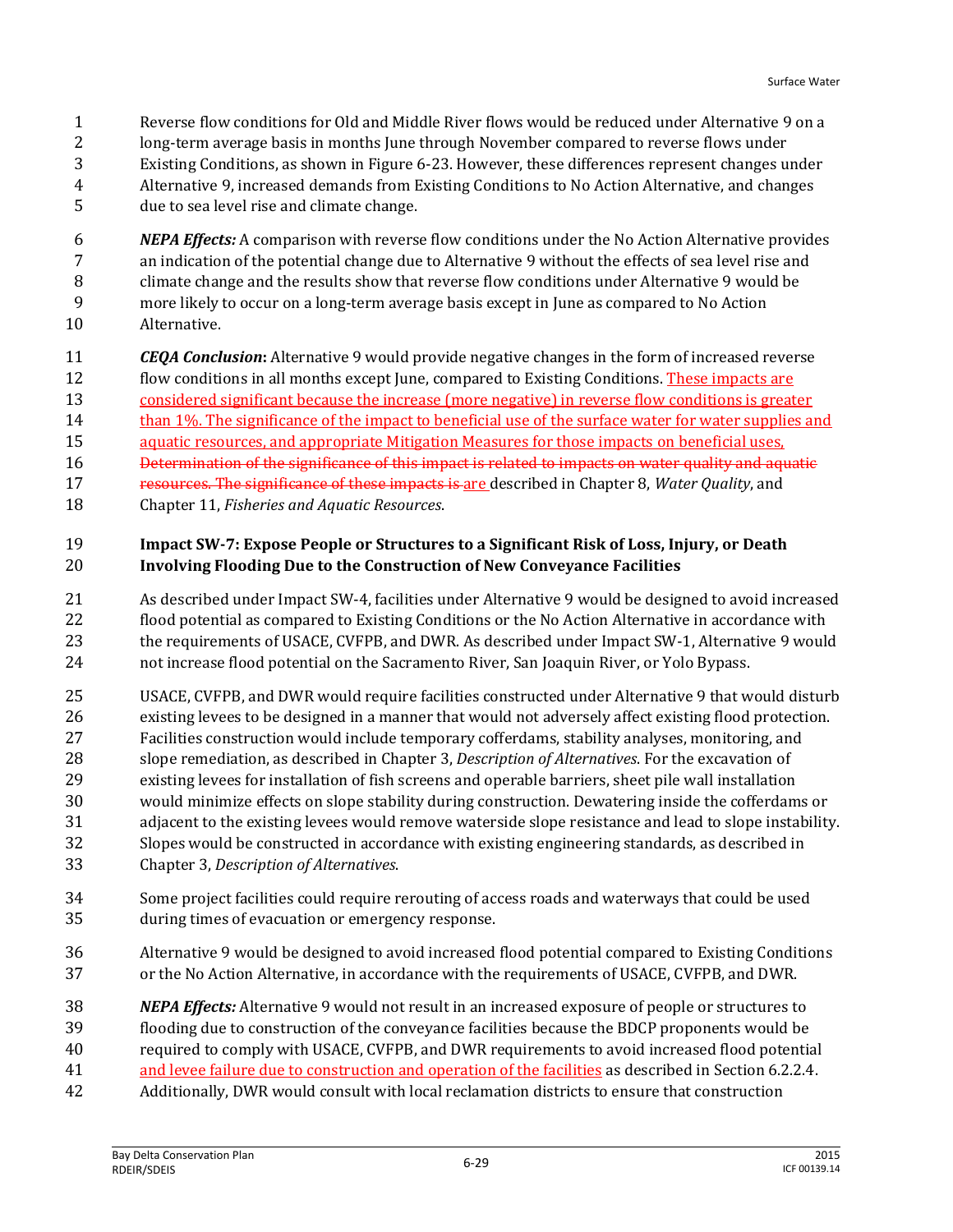activities would not conflict with reclamation district flood protection measures. Determination of design flood elevations would need to consider sea level rise to reduce impacts.

 *CEQA Conclusion***:** Alternative 9 would not result in increased exposure of people or structures to flooding due to construction of the conveyance facilities because the BDCP proponents would be required to comply with the requirements of USACE, CVFPB, and DWR to avoid increased flood potential and levee failure due to construction and operation of the facilities as described in Section 6.2.2.4. If the design flood elevations did not consider sea level rise to reduce impacts, these impacts 8 are considered significant. Mitigation Measure SW-57 would reduce this impact to a less-than-significant level.

## **Mitigation Measure SW-7: Implement Measures to Reduce Flood Damage**

Please see Mitigation Measure SW-7 under Impact SW-7 in the discussion of Alternative 1A.

## **6.3.4 Cumulative Analysis**

*Action Alternatives*

#### **Impact SW-13: Cumulative Impact - Reverse Flow Conditions in Old and Middle Rivers**

- *NEPA Effects:* Implementing the projects listed in Table 6-9 in combination with any of Alternatives 1A through 9 would not result in cumulative adverse effects on Old and Middle River flows.
- San Joaquin River Restoration Program would include recirculation of the water released from

Friant Dam; however the increased south Delta exports would not cause increase in reverse OMR

- 19 flows as they would be subject to the same OMR regulations. In addition, Alternatives 1A through 5
- and 9 would increase the occurrence of more negative OMR flows, especially in April and May;
- 21 however, Alternatives 6 through 8 would include north Delta diversion facility that would help
- 22 reduce south Delta pumping eliminate negative OMR flows in April and May.
- 23 Therefore, implementing these Because the cumulative projects would be required to convey water across the Delta in accordance with the BDCP alternative assumptions, implementation of the 25 cumulative projects in combination with any of BDCP Alternatives 1A through 9 would not result in cumulative adverse effects in addition to the impacts described above for implementation of each
- alternative.

 *CEQA Conclusion***:** Because the cumulative projects would be required to convey water across the 29 Delta in accordance with the BDCP alternative assumptions, implementation of the cumulative projects in combination with any of BDCP Alternatives 1A through 9 would not result in cumulative adverse effects in addition to the impacts described above for implementation of each alternative. Implementing these projects in combination with any of BDCP Alternatives 1A through 9 would not result in a significant cumulative impact. These impacts are considered significant for cumulative projects that would include Alternatives 1A through 5 or Alternative 9 because the increase (more negative) in reverse flow conditions is greater than 1%. The significance of the impact to beneficial use of the surface water for water supplies and aquatic resources, and appropriate Mitigation Measures for those impacts on beneficial uses isare described in Chapter 8, *Water Quality*, and Chapter 11, *Fisheries and Aquatic Resources*. Implementation of cumulative projects with Alternatives 6 through 8 would result in less than significant impacts.